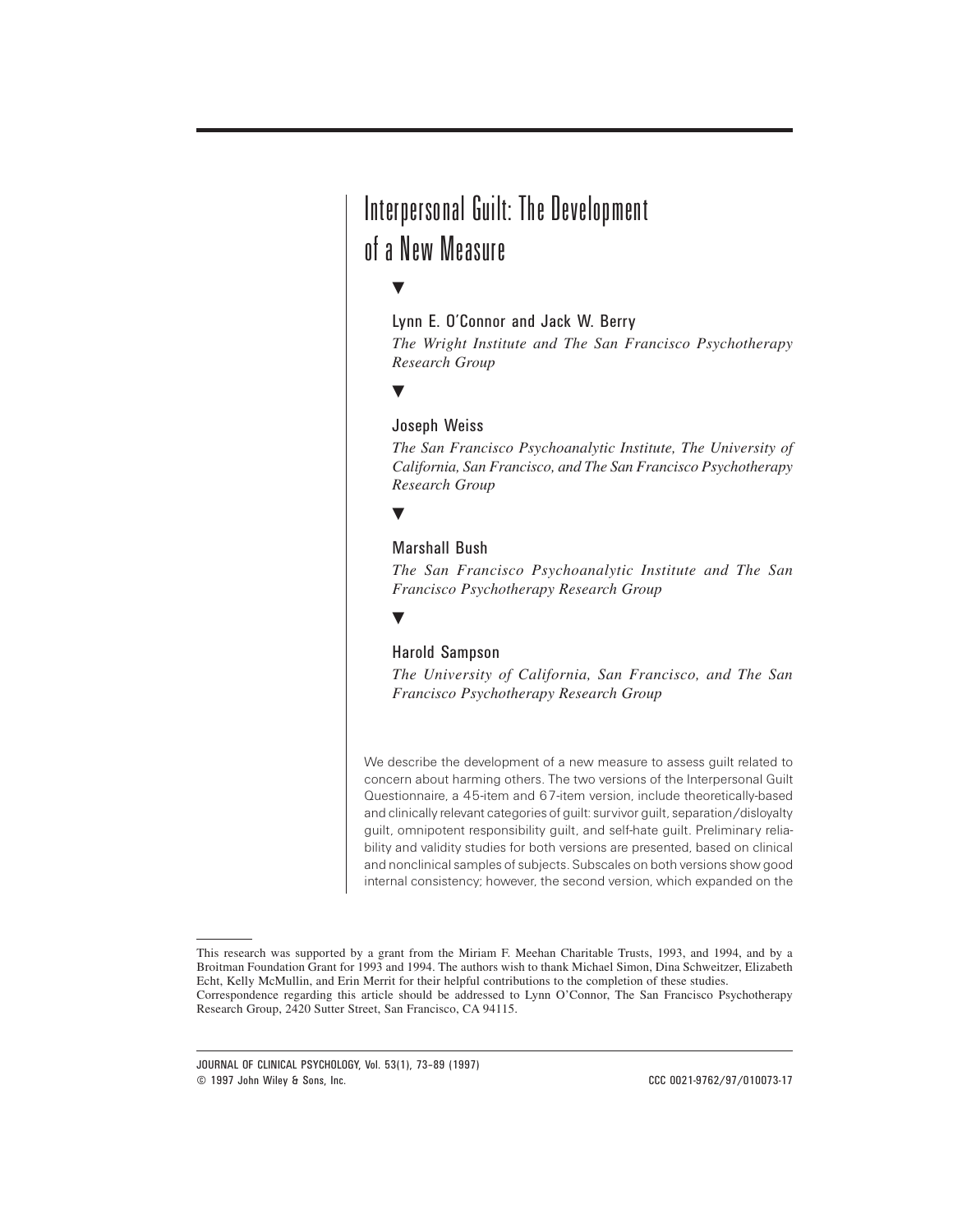#### *74 Journal of Clinical Psychology, January 1997*

first, is more psychometrically sound overall. Both versions demonstrated predicted correlations with previously published measures of guilt and related affects, such as shame and depression, and with attributional style. Differences between clinical and nonclinical samples are reported and the relevance of survivor guilt and shame to psychopathology is noted. © 1997 John Wiley & Sons, Inc.

The studies reported here describe the development of a new instrument designed to operationalize and assess several types of interpersonal guilt related to the fear of harming others and emphasized in several contemporary views of social development and psychopathology. This measure was developed in two versions, an initial 45-item version which was piloted on both clinical and non-clinical subjects and a second 67-item version which expanded on the first and which was used in a study of college students.

The role of guilt in personality and in the development and maintenance of psychopathology is of continuing interest in contemporary clinical psychology. Prior to the 1970s, guilt was emphasized as a significant contributor to psychopathology and emotional distress (Freud, 1923, 1926, 1940; Klein, 1948; Modell, 1965, 1971). Though psychoanalysts had always recognized the importance of shame in psychopathology (Bernfeld, 1941), with the work of Helen Block Lewis (1971) and Kohut (1971) shame was increasingly emphasized in theoretical discussions of the relationship between emotions and psychopathology. Current psychoanalytic theory and practice contribute to the contemporary theoretical and empirical focus on both shame and guilt. Such thinking includes the ethological, social, and evolutionary perspective on human psychology embedded in attachment theory (Bowlby, 1969); the work on empathy and altruism proposed by Hoffman (1981), Eisenberg and Strayer (1990), Plutchik (1987), and Batson, Fultz, and Schoenrade (1987); the theoretical advances of evolutionary biology, psychology, and psychoanalysis (Hamilton 1964; Slavin & Kriegman, 1992; Trivers, 1985; Wright, 1994) as well as the object relational perspective on psychotherapy (Greenberg & Mitchell, 1983; Kohut, 1971; Sampson 1983; Stolorow, Brandchaft & Atwood, 1987; Weiss & Sampson, 1986; Weiss, 1983; Weiss, 1993).

Guilt and shame are emotions that serve to maintain attachments, first to parents and siblings, and later to others in a person's social environment (Baumeister, Stillwell, & Heatherton, 1994; Jones & Burdette, 1994; Jones, Kugler, & Adams, 1995; Lewis, 1971, 1987; Modell, 1965, 1971; Weiss, 1986; Zahn–Waxler & Kochanska, 1990). Guilt is related to altruism and the tendency for one person to feel empathy towards the suffering of another (Hoffman, 1981, 1987) and it may be defined as a painful affect arising from the belief that one has hurt another (Bush, 1989; Friedman, 1985; Sampson, 1983; Weiss, 1983, 1986, 1993). Excessive or irrational guilt and/or shame lead to great distress, distorted relationships, and psychopathology.

In the traditional psychoanalytic view, guilt derives primarily from the unconscious wish to hurt others, stemming from such motives as revenge, envy, jealousy and hatred. This view suggests that people feel guilty because they have anti-social impulses and wishes. While the early work of Freud (1900; 1911–1915) scarcely mentioned guilt, later work related guilt to the Oedipal conflict. According to Freud (1926), a boy—as part of his competition with his father wishes his father harm. The boy's Oedipus complex is resolved with the development of guilt and a super-ego, which presumably serves to prevent a person from acting on his destructive wishes.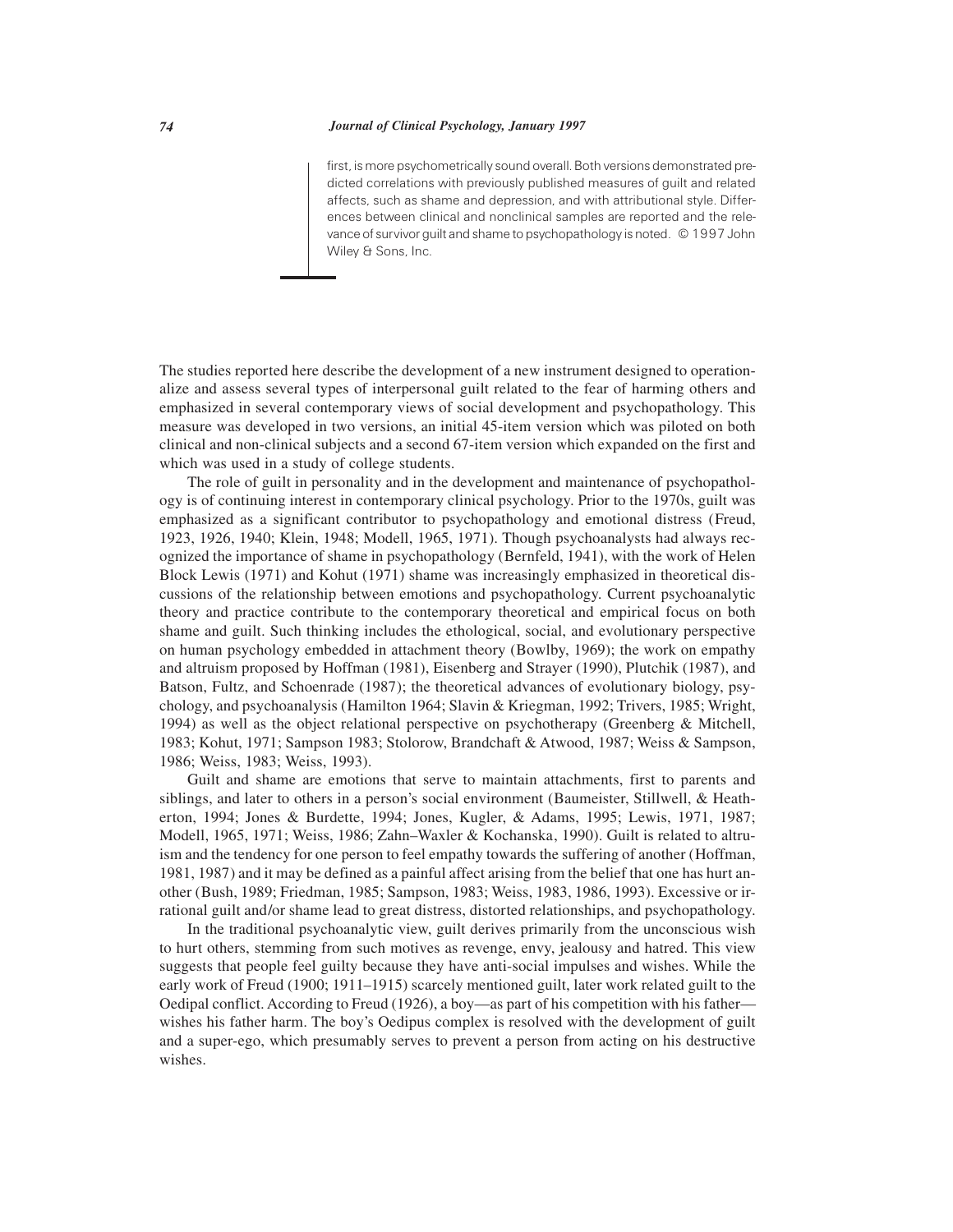#### *Interpersonal Guilt 75*

In contrast to this traditional view of guilt is the perspective held by Weiss (1983, 1986, 1993) in which guilt is viewed as derived from altruism and concern about others. In a theory developed initially from informal empirical studies of the psychoanalytic process, Weiss emphasizes the role of pathogenic beliefs that specifically give rise to inhibiting guilt and shame. Pathogenic beliefs and the resulting guilt and shame lead to the development and maintenance of psychological symptoms and psychopathology. According to Weiss, children who suffer from traumatic experiences may come to believe that pursuing certain normal developmental goals will bring harm to their parents, their siblings, or to others close to them. Because they unconsciously believe that the pursuit of these goals will harm others, they suffer from feelings of guilt and shame if they persist in pursuing them. Therefore, even the desire to pursue normal goals may give rise to guilt and/or shame. Psychological symptoms and inhibitions, according to Weiss's theory, may occur when a person complies with mistreatment by parents or siblings or identifies with maladapted parents. Also, symptoms and inhibitions are often the result of an unconscious and persistent struggle with guilt. Thus while guilt is always interpersonal in origin and function and plays an adaptive role in maintaining relations between people, it is also a powerful intrapsychic force and may at times be excessive, irrational, and pathogenic.

In Weiss's view, the person suffering from guilt may in some cases have deliberately harmed or wished to harm another, but more often the person is suffering from a fear of hurting others, not because he or she wants to hurt them, but because he or she believes that by attempting to further his or her own cause, he or she may, without wanting to do so, cause others harm. This view assumes that people are highly motivated by altruism and a need to help or at least not to harm others, as part of their adaptive need to maintain their ties to those who are close to them—their parents, siblings, friends, and other loved ones. This adaptive need is also related to the concept of morals or moral standards. Children regard their parents as ultimate authorities; they know no others. They have no idea of what is right or wrong other than what they are told by their parents. Children assume that whatever their parents say or do is correct. If children do not comply with their parents or believe what their parents believe, they feel they are violating the ultimate authority, and thus they feel guilt. If parents blame or shame a child, then the child complies by accepting the parents' opinions and feels blameworthy and ashamed. And if they later attempt to overcome feelings of shamefulness, they may then feel guilty about being disloyal to their parents. Thus according to this conceptualization of guilt and shame, the two emotions are intimately linked. Furthermore, they often occur together. A child who has been repeatedly and/or harshly reprimanded by a parent feels both guilt at upsetting their parent, and shame about what he or she was reprimanded for. In the future, the child may reprimand himself or herself and develop a highly critical conscience.

Guilt is a highly adaptive emotion when it serves to maintain the attachments and interdependencies that are essential for comfortable and productive lives. However, it may become irrational and maladaptive when it is exaggerated and inhibiting, or when it is generalized or repeatedly linked to shame (Tangney, Wagner & Gramzow, 1992; Tangney, 1995; Zahn–Waxler & Kochanska, 1990).

Guilt based on a person's fear of harming others in the pursuit of his or her own goals may be divided into several distinct though related types of guilt. Of special importance are survivor guilt and separation guilt, both of which involve an exaggerated sense of responsibility for others. Freud referred to survivor guilt in the wake of his father's death, in a letter to Wilhelm Fliess, in which he noted "... that tendency toward self-reproach which death invariably leaves among the survivors . . ." (Freud, 1896; cited from Ernst Freud, 1960, p. 111). Survivor guilt was described by Neiderland (1961, 1981) as a psychological state common to people who survived the concentration camps of World War II. These survivors suffered from feelings of guilt for surviving loved ones who were killed in the camps. Years later, the survivors were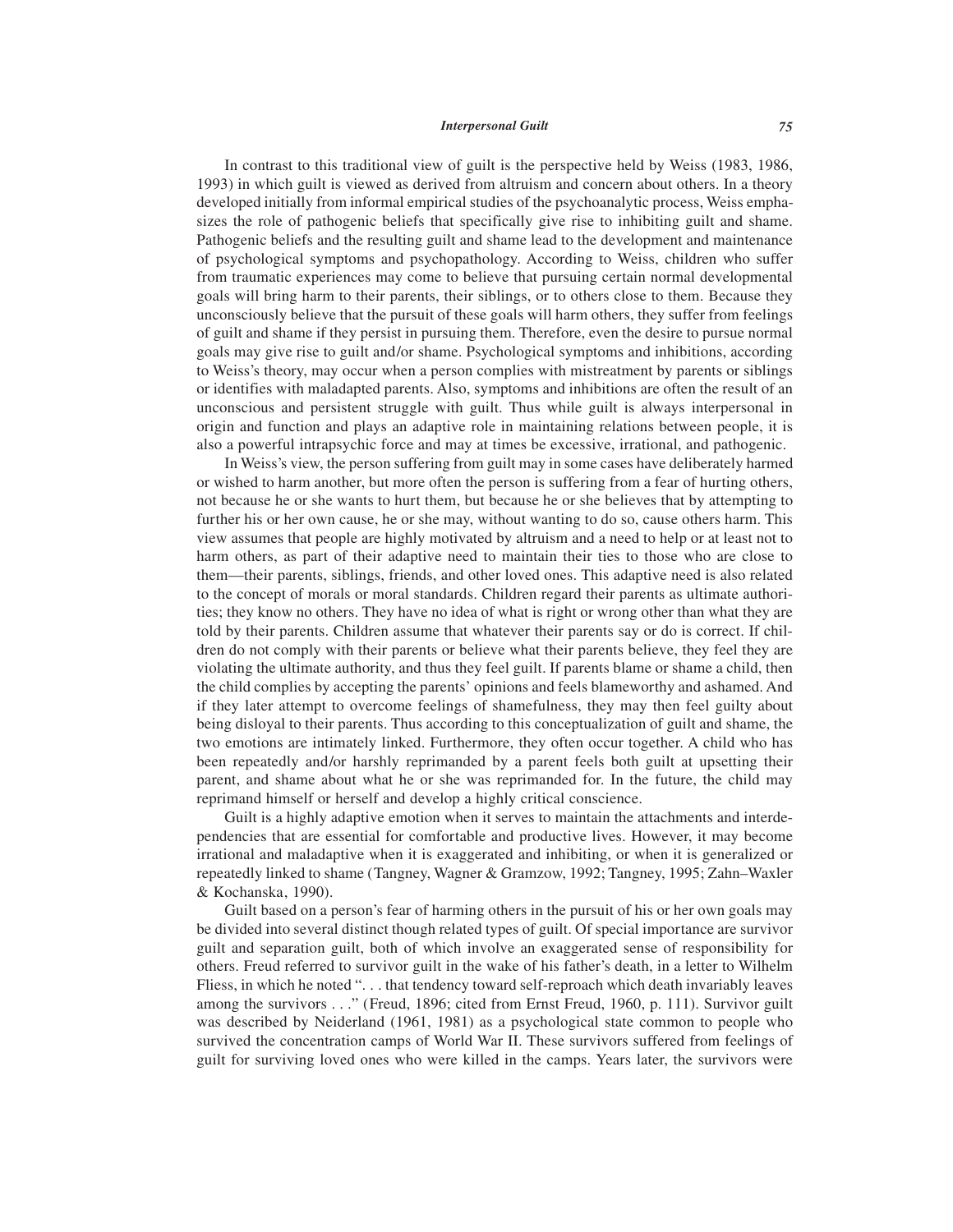noted to be experiencing depression, anxiety, and somatic symptoms. Neiderland described survivors as behaving as if they themselves were dead. Modell (1971) extended the discussion of survivor guilt to include more subtle forms. He described patients who inhibit themselves from success, or who engage in self-destructive behaviors, in response to unconscious survivor guilt to a parent or sibling whom they believe to be worse off than themselves. He suggested that people have ". . . an unconscious bookkeeping system, i.e., a system that takes account of the distribution of the available 'good' within a given nuclear family so that the current fate of other family members will determine how much 'good' one possesses. If fate has dealt harshly with other members of the family, the survivor may experience guilt as he has obtained more than his share of the 'good'." (p. 340). Weiss has suggested that survivor guilt occurs when people believe that they are—simply by furthering their own cause—experiencing good things at the expense of others, and that their success will make others feel bad by comparison. They assume irrationally that the attainment of good things is unfair to those who have not attained them, or is at the expense of those who have not attained them (Weiss, 1986).

Separation guilt is another type of guilt arising from the fear of harming others as the result of pursuing one's goals. Separation guilt was described by Modell (1965) as "the belief that one does not have a right to life . . . For the right to a life really means the right to a separate existence . . ." In some cases, according to Modell, "separation is unconsciously perceived as resulting in the death of the object" (p. 328). Weiss (1986) and Bush (1989) expanded this to include the guilt that people may feel, not only for separating, but for being different from an important person in their lives. Separation guilt is characterized by the belief that one is harming one's parents or other loved ones by separating from them or by differing from them and thereby being disloyal.

Omnipotent responsibility guilt also arises out of altruism. This guilt involves an exaggerated sense of responsibility and concern for the happiness and well-being of others. People who feel survivor guilt and/or separation guilt invariably feel omnipotent responsibility guilt. However, there are instances in which a person may feel omnipotently responsible for others without specifically feeling survivor guilt or separation guilt. Omnipotent responsibility guilt may be seen as an exaggeration of adaptive guilt, which concerns feeling anxious and disturbed about real and specific wrongful behaviors and the desire to make reparation. Adaptive guilt is associated with good social adjustment and healthy personality development (Tangney 1991; Zahn-Waxler & Kochanska, 1990). In contrast, survivor guilt, separation guilt, and omnipotent responsibility guilt are often highly irrational and potentially pathogenic.

## **EXPERIMENTAL STUDIES RELATED TO ALTRUISTICALLY BASED GUILT**

A body of empirical research from the laboratory setting supports the concept of guilt related to altruism or concern about the well-being of others as opposed to the more traditional Freudian notion of guilt deriving from hostile impulses. Some of these studies imply that in fact hostility may occur secondarily, as a response to guilt. Several studies suggest that people who merely witness others' suffering will react with efforts at reparation, indicating that they may have felt guilt. Rawlings (1968) describes subjects who witness a partner's suffering, in this case an electrical shock. Some of these subjects were led to believe that they were responsible for the partner's suffering, and others were led to believe that they were not responsible. In both cases, subjects responded to witnessing the partner's suffering with an increase in altruistic behavior.

Darlington and Macker (1966) reported that subjects who were led to believe that they had harmed another person were more likely to subsequently engage in altruistic behavior than were subjects in a control group. Regan (1971) compared subjects who felt responsible for harming another and those who merely witnessed another's suffering and found that both groups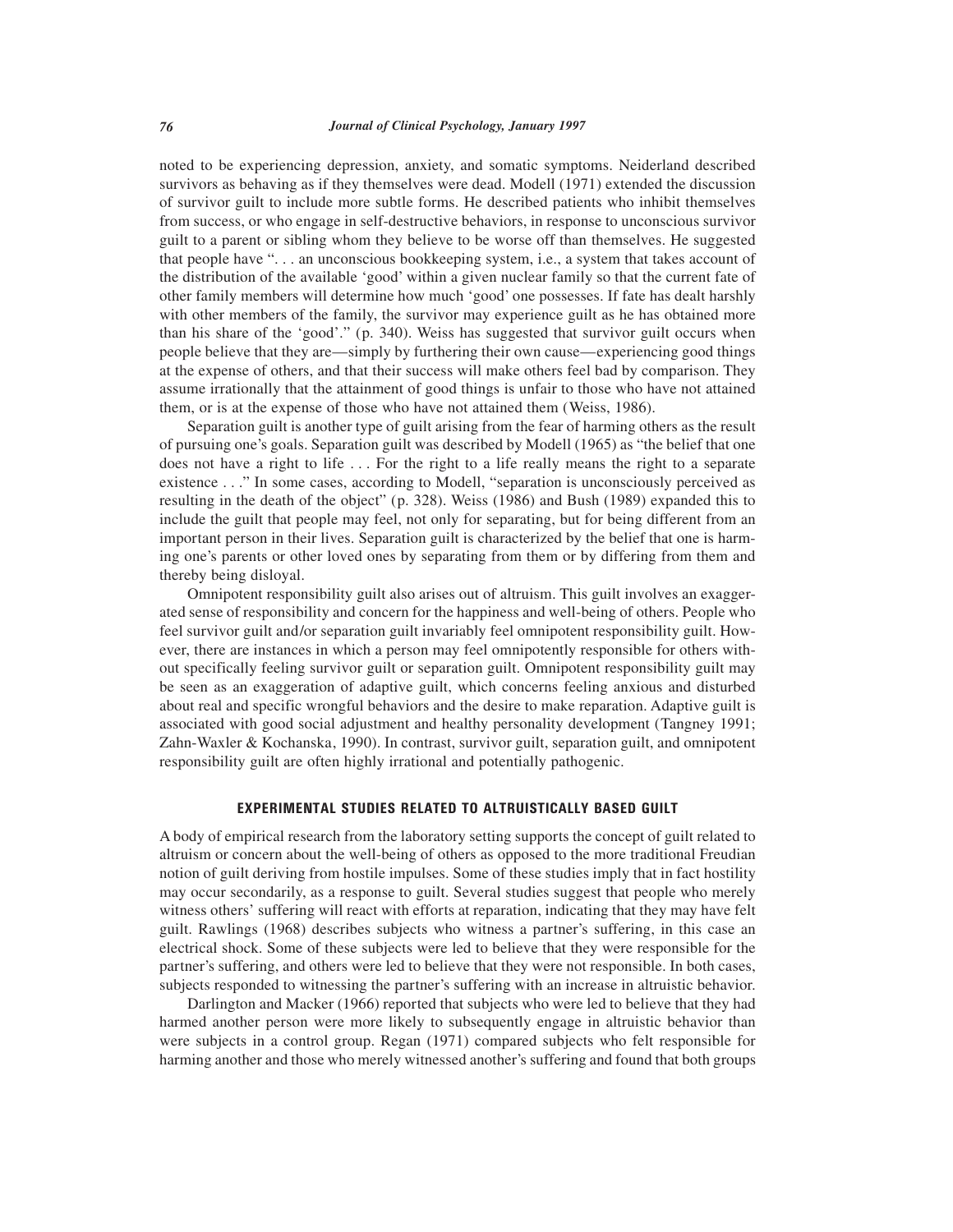#### *Interpersonal Guilt 77*

of subjects exhibited increased altruistic behavior. The two sets of subjects differed in their responses to talking about the events. The subjects who felt responsible for harming another were relieved by talking about the event, with a subsequent lowering of altruistic behavior. Subjects who only witnessed the suffering of another without feeling responsible for it had no lowering of altruism as the result of talking about the event. This would suggest that adaptive guilt (that is guilt that is based on a rational desire to make reparations for harm done) is more relieved by confessions of responsibility than is guilt that is less rational and unrelated to realistic responsibility.

A number of studies conducted to investigate a variety of topics in social psychology provide laboratory examples of survivor guilt. Hassebrauck (1987) reported that people significantly associate advantageous inequity—that is, getting more than another person—with feelings of guilt. Several studies found that people communicating bad news to a recipient feel more guilt when they do not share the fate of the recipient than when they do share this fate (Johnson & Conlee, 1974; Tesser & Rosen, 1972). Another study that bears on survivor guilt was reported by Lerner and Mathews (1967). They found that subjects who, by random selection of a piece of paper from a jar, were led to believe that they were responsible for another person receiving electric shock (while avoiding it themselves) responded with guilt and subsequent externalization of blame or by denigrating the other person. They also found that people who felt that their fates were interdependent with a partner, and who then witnessed that partner suffer—regardless of whether they felt responsible for the suffering—were likely to attempt to comfort the partner. This experiment suggests that people feel survivor guilt when they witness a partner suffering and they attempt to make reparations, even when they do not feel directly or indirectly responsible.

Another line of laboratory research related directly to survivor guilt was carried out by Brockner, who examined the effects of some subjects being "fired" from a study. In one study, Brockner found that survivors worked harder when they believed the firing was based on a random process rather than on merit (Brockner, 1986). In another study, he reported that those who remained were more likely to work harder (that is, to make reparations as if they were "guilty") if they suffered from low self-esteem. This suggests that proneness to the effects of survivor guilt may be tied to self-esteem and feelings of self-worth (Brockner, Davy, & Carter, 1985).

#### **THE MEASUREMENT OF GUILT**

Despite the importance of guilt in the clinical and theoretical literature, there are few guilt scales which are useful for basic research in emotion, personality and psychopathology. Many previous measures of guilt were developed for particular studies and never tested for psychometric properties and validity; other measures were both conceptually, theoretically, and psychometrically inadequate for research on guilt (Kugler & Jones, 1992). For example, the Mosher guilt inventories are narrow in content and highly inferential. Based largely on traditional Freudian concepts in which guilt is a response to sexual and/or aggressive impulses, the Mosher inventories assess guilt indirectly through beliefs and attitudes towards moral issues (Mosher, 1966, 1968). Likewise, Buss and Durkee (1957) also base their measure on the traditional psychoanalytic view of guilt as a means of controlling hostility and aggression. Several more recent measures of guilt directly assess the affective state of guilt but are concerned with a broad and generalized sense of the emotion and do not focus specifically on interpersonal guilt or concerns about harming others (Harder & Lewis, 1987; Harder & Zalma, 1990; Hoblitzelle, 1987; Kugler & Jones, 1992). Other recent scales developed by Tangney and colleagues operationalize guilt in more concrete terms; however, these measures appear to assess an adaptive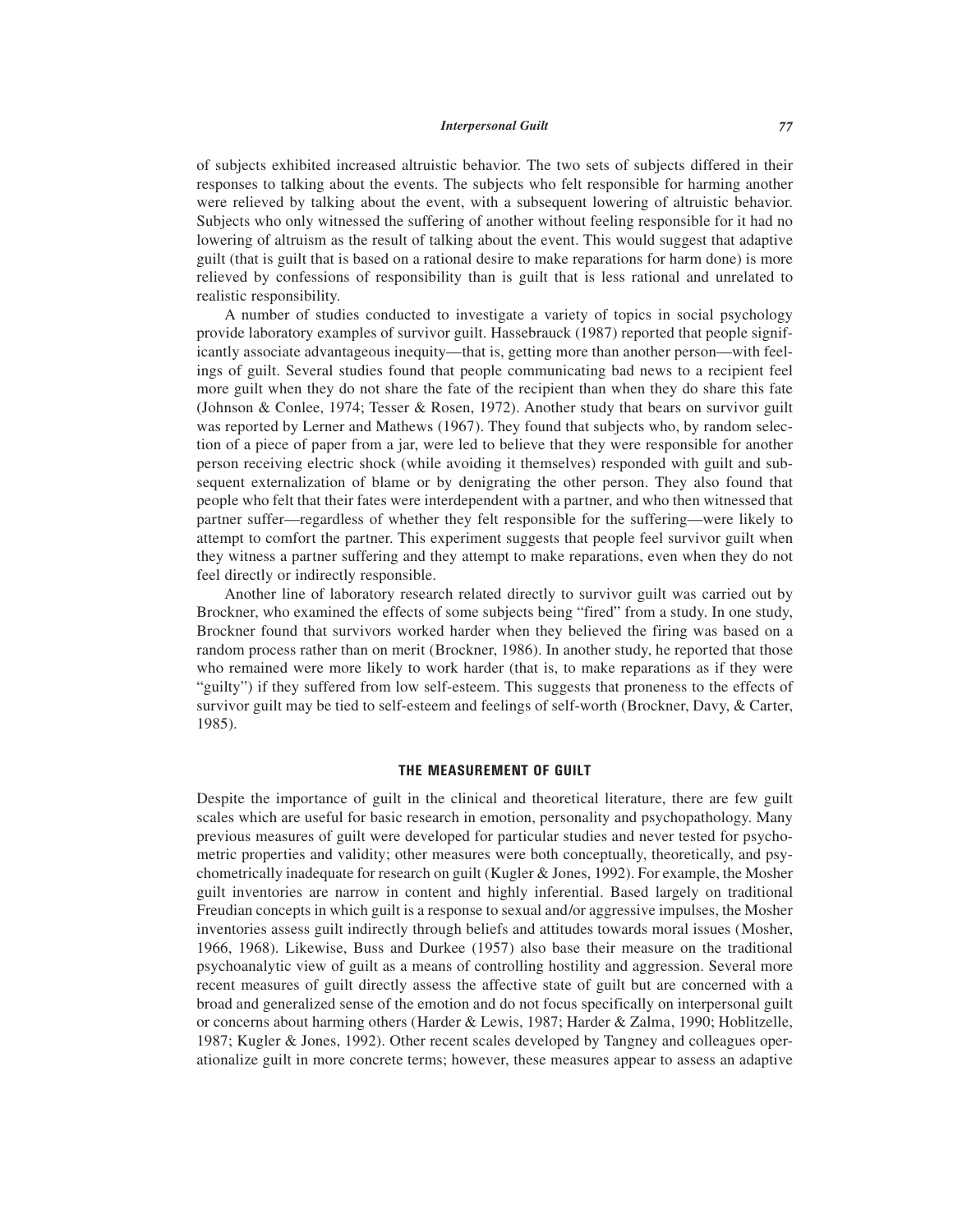form of guilt, which empirically relates to empathy and good social adjustment, rather than to psychopathology (Tangney, 1990; Tangney, Wagner, & Gramzow, 1992). The only measure that includes a subscale referring to a type of interpersonal guilt is the Situational Guilt Scale (Klass, 1987). In the SGS, the Interpersonal Harm Guilt subscale contains scenarios in which a negative impact on others is salient.

### **THE CURRENT STUDIES: INTRODUCTION**

The studies reported here were conducted in the process of developing an instrument designed to measure the types of irrational guilt related to concerns about harming others, which are of particular significance in Weiss's theory of psychopathology. These include survivor guilt, separation guilt, omnipotent responsibility guilt, and self-hate guilt. Self-hate guilt is included in this measure because, while it may not as directly indicate concern about harming others, according to Weiss's theory, it occurs as the result of compliance with punishing, neglectful or rejecting parents. People with self-hate guilt punish themselves with negative thoughts, feelings, and behaviors. Self-hate guilt occurs in people who see themselves through the eyes of someone they believe hates them. Children who experience their parents or siblings as hating them are likely to develop self-hate guilt. People develop and maintain this type of guilt in order to maintain ties to the persons who they believe hate them, and thus self-hate guilt is, according to Weiss, indirectly another form of interpersonal guilt. Self-hate guilt is closely connected to shame. This may account for the empirical connection between guilt and shame as these are defined in the literature (H. Lewis, 1971; M. Lewis, 1992; Tangney, Wagner, & Gramzow, 1992). To varying degrees, the constructs which constitute the subscales of the new measures described below may be present in the guilt measured by other instruments; however, they are not explicitly assessed.

## **METHOD**

## *Subjects*

In the first group of studies using a 45-item Interpersonal Guilt Questionnaire, the IGQ-45, data were collected from three groups of subjects. The first group were 62 members of a neighborhood safety organization.<sup>1</sup> Demographic characteristics are presented in Table 1. All of these subjects reported having some college education; none had advanced degrees. The second group of subjects consisted of a group of 35 mental health professionals. With the exception of three students, these subjects were experienced psychotherapists who had received graduate degrees in psychology or social work. Demographic characteristics of this sample are presented in Table 1. The third group of subjects was a group of 108 drug-addicted individuals in treatment in a residential program2 (Meehan et al., to appear). This group was less educated than the first two groups. Forty of the subjects had not completed high school, 28 completed high school, 32 reported some college, 3 had some graduate education, and 4 completed a certificate program. Further demographic characteristics are presented in Table 1.

<sup>&</sup>lt;sup>1</sup> The data were collected by Michael Katrichak as part of his Qualifying Empirical Research Project, at the Wright Institute, Berkeley, CA.

<sup>&</sup>lt;sup>2</sup> The data were collected by William Meehan as part of his Qualifying Empirical Research Project and Masters Thesis at the Wright Institute, Berkeley, CA.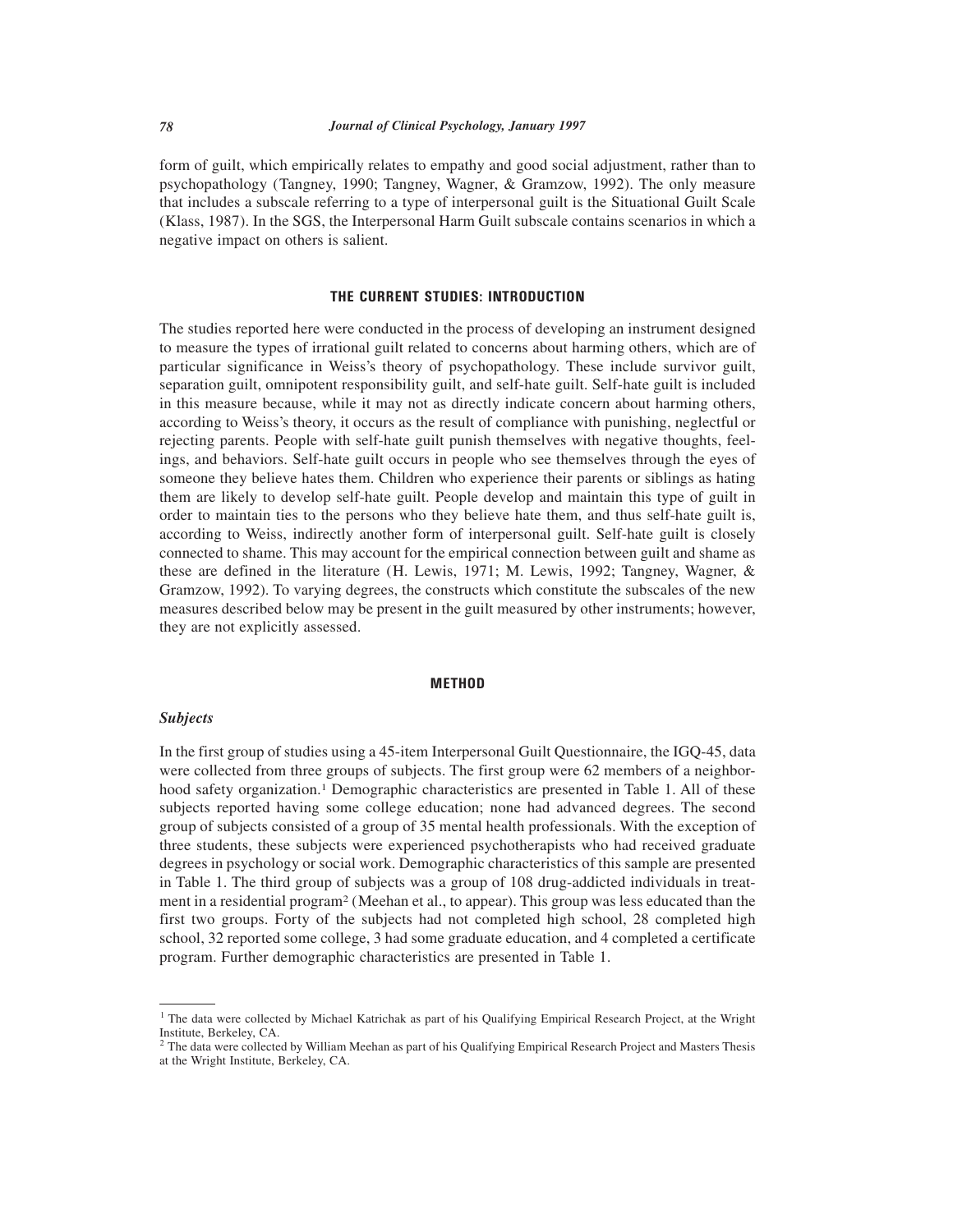|                        | Community Organization* | Therapists* | Addicted Clients* | College** |
|------------------------|-------------------------|-------------|-------------------|-----------|
| Age <sup>a</sup>       | 32(7.8)                 | 38(9.7)     | 33(8.8)           | 23(6.2)   |
| $Sex^b$                |                         |             |                   |           |
| Male                   | 26(42)                  | 12 (34)     | 75 (69)           | 56 (50)   |
| Female                 | 36 (58)                 | 23 (66)     | 33(31)            | 55 (50)   |
| Ethnicity <sup>b</sup> |                         |             |                   |           |
| European American      | 34 (55)                 | 35 (100)    | 28(26)            | 36 (33)   |
| African American       | 10(16)                  | 0(00)       | 55(51)            | 10(09)    |
| Latin American         | 10(16)                  | 0(00)       | 10(09)            | 13(12)    |
| Asian American         | 5(08)                   | 0(00)       | 2(02)             | 16 (15)   |
| Native American        | 3(05)                   | 0(00)       | 8(07)             | 0(00)     |
| Filipino American      | 0(00)                   | 0(00)       | 0(00)             | 21(19)    |
| Other                  | 0(00)                   | 0(00)       | 6(05)             | 14(12)    |

|  |  |  | Table 1. Demographic Characteristics of Samples |  |  |
|--|--|--|-------------------------------------------------|--|--|
|--|--|--|-------------------------------------------------|--|--|

\* Administered IGQ-45.

\*\* Administered IGQ-67.

*a M* (*SD*).

*<sup>b</sup>* Frequency (Percentage).

In the second study, which used the 67-item Interpersonal Guilt Questionnaire, the IGQ-67, the sample included 111 college students. Demographic characteristics are presented in Table 1.

## *Instruments*

*The Interpersonal Guilt Questionnaires.* Two versions of the Interpersonal Guilt Questionnaire were used in these studies. For the first version, the IGQ-45, items were generated by senior clinicians, based on clinical observation and theory. To improve reliability, a second version with more items per subscale and higher item-total correlations, the IGQ-67, was then developed. For this second version an additional 52 items also generated by senior clinicians were added to the original 45. Of these 97 items, the most reliable items were retained for the final version of the measure, the IGQ-67. In this instrument each subscale includes more items than did the IGQ-45. In both instruments, these items represent characteristic statements of four subcategories of guilt, three of which are directly related to the fear of harming others. The fourth is related to a general sense of badness, indirectly related to interpersonal guilt. These subcategories consist of survivor guilt, separation/disloyalty guilt, omnipotent responsibility guilt, and self-hate guilt.

Examples of items from the Survivor Guilt subscale follow: "I conceal or minimize my success"; "I am depressed around unhappy people"; "It makes me very uncomfortable to receive better treatment than the people I am with"; "I am uncomfortable talking about my achievements in social situations."

Examples of items from the Separation Guilt subscales follow: "I feel that bad things may happen to my family if I do not stay in close contact with them"; "It makes me uncomfortable to have critical thoughts about my parents"; "I prefer to do things the way my parents did them"; "I am very reluctant to express an opinion that is different from the opinions held by my family or friends"; and "I feel uncomfortable when I do things differently than my parents did them."

Omnipotent Responsibility guilt involves an exaggerated sense of responsibility and concern for the happiness and well-being of others. People who feel survivor guilt and/or separation guilt invariably feel omnipotent responsibility guilt. However, there are instances in which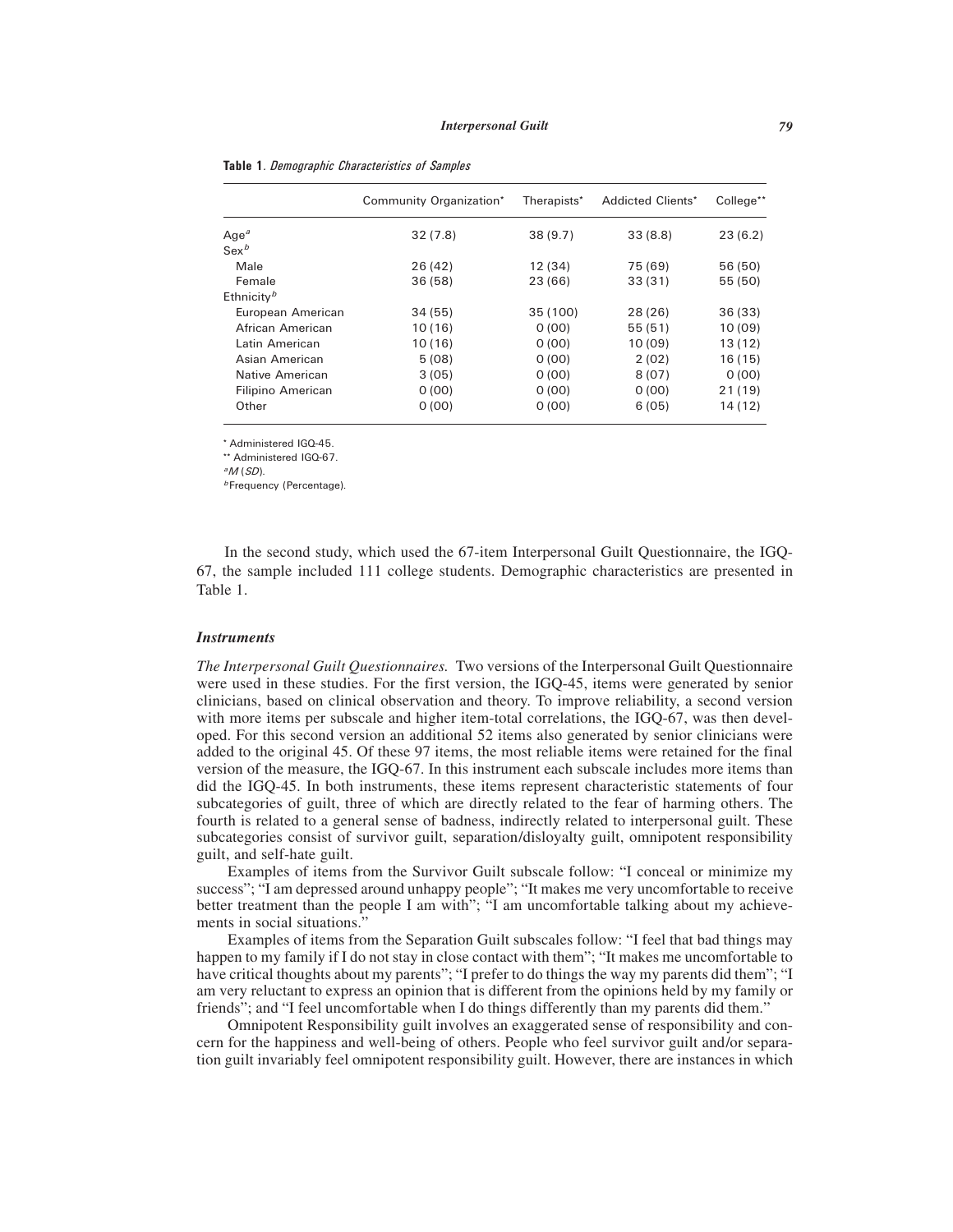a person may feel omnipotently responsible for others without specifically feeling survivor or separation guilt. Examples of items from the Omnipotent Responsibility Guilt subscale follow: "It is very hard for me to cancel plans if I know the other person is looking forward to seeing me"; "I can't stand the idea of hurting someone else"; "I worry a great deal about my parents, or children, or siblings"; "I often find myself doing what someone else wants me to do rather than doing what I would most enjoy"; "I feel responsible at social gatherings for people who are not able to enter into conversations with others."

Self-hate guilt is an extreme and maladaptive form of guilt that may occur in compliance with harsh, punishing or neglectful parents. Theoretically it is related to the other forms of guilt in that people accept this extreme negative view of themselves in order to maintain a connection to their parents or other loved ones. People may also exhibit this type of guilt in an effort to avoid survivor guilt. Examples from the Self-Hate Guilt subscale follow: "If something bad happens to me I feel I must have deserved it"; "I always assume I am at fault when something goes wrong"; "I do not deserve other people's respect or admiration"; "If I fail at something I condemn myself and want to harm myself."

The first version of this measure, the IGQ-45, included 45 items (26 Survivor Guilt items; 5 Separation Guilt items; 8 Omnipotence Guilt items; and 6 Self-Hate Guilt items). This measure was administered to the three groups of subjects described above, totaling 205 subjects.

The second version of this measure, the IGQ-67, includes 67 items. This version was developed by adding 52 items, also generated by senior clinicians, to the original 45 items. These 97 items were tested on 111 college students, from which the most reliable 67 items were retained for the final subscales, which included 22 Survivor Guilt items, 15 Separation Guilt items, 14 Omnipotence Guilt items, and 16 Self-Hate items. All items had correlations with total subscale scores of at least .40.

*The Guilt Inventory* (GI). (Kugler, 1989; Kugler & Jones, 1992). This inventory is a 45 item paper and pencil questionnaire which includes the subscales of Trait Guilt, State Guilt, and Moral Standards. Trait guilt is defined as a continuing sense of guilt beyond immediate circumstances. State guilt is defined as present guilty feelings based on current or recent transgressions. Moral standards is defined as a code of moral principles without reference to specific behaviors or beliefs. Kugler and Jones (1992) report internal consistency (Cronbach's alpha) for trait guilt of .89, for state guilt of .83, and of moral standards .81, in a sample of 1041 adults. Test–retest reliabilities over a 10-week interval were .72 for trait guilt, .56 for state guilt, and .81 for moral standards.

*The Test of Self-Conscious Affect* (TOSCA). (Tangney, Wagner, & Gramzow, 1992). This is a measure of cognitive, affective, and behavioral aspects of shame, guilt, externalization of blame, detachment/unconcern, and pride. The TOSCA was modeled after the Self-Conscious Affect and Attribution Inventory (SCAAI) (Tangney, Burggraf, Hamme, & Domingos, 1988), which was revised to be appropriate for a broader population. Items on the SCAAI were developed by researchers for application to a college population, whereas those on the TOSCA were generated from both college and non-college populations. The TOSCA is a paper and pencil measure consisting of ten negative and five positive scenarios, and response choices which reflect the dimensions as mentioned above. Proneness to shame in this measure is considered to be a tendency to make global negative evaluations of the whole self; guilt is considered to be a tendency to make negative self-evaluations about specific time and situation limited behaviors. Alpha pride refers to a general pride in oneself, that is a global pride, and beta pride refers to a pride in a specific behavior or accomplishment. Respondents are asked to rate each of several possible responses to each scenario on a 5-point scale, as to how they would be likely to respond. Tangney reported that preliminary analyses of reliability and validity showed the TOSCA to be equivalent to and possibly superior to the SCAAI (Tangney, Wagner, & Gramzow, 1992). Reported estimates of internal consistency (Cronbach's alpha) for the Shame and Guilt scales were .76 and .66, respectively (Tangney et al., 1992).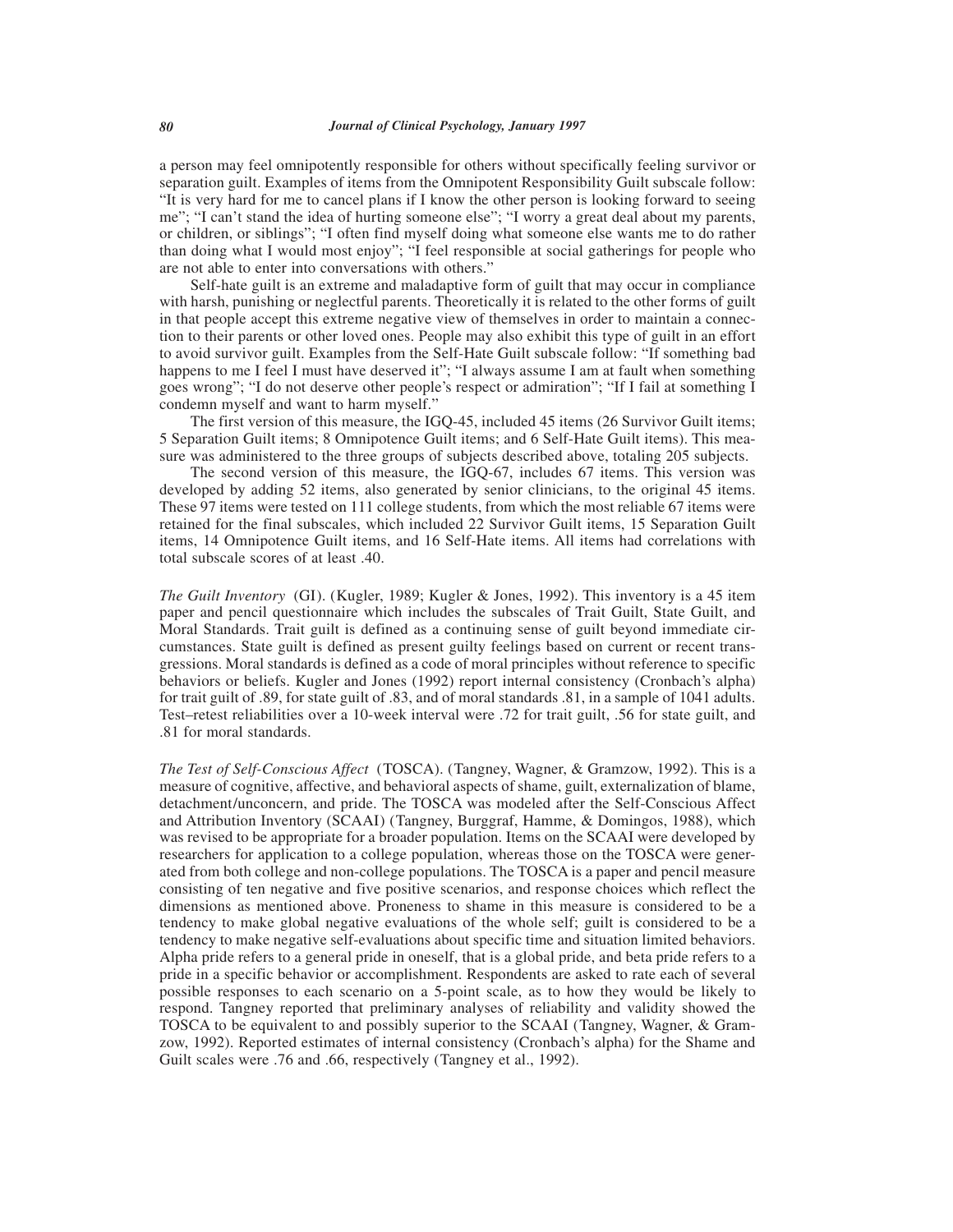#### *Interpersonal Guilt 81*

*The Beck Depression Inventory* (BDI). (Beck, 1972). This is a frequently used, reliable, and well-validated measure of depression. The BDI is a 21-item self-report inventory representing cognitive, affective, and vegetative symptoms of depression.

*The Attributional Style Questionnaire* (ASQ). (Seligman, Abramson, Semmel, & von Bayer, 1979). The ASQ is a self-report measure consisting of 12 situations to which the respondent rates on a 7-point scale each of three dimensions regarding the causes of the outcome of each scenario. The instrument provides a measure of the degree of optimism/pessimism in a person's customary explanatory style. Individuals who score high on internal, global, and stable dimensions of explanations for negative events are considered to have a pessimistic style, which has been linked empirically to depression. Individual scales for locus, stability, and globality dimensions have only modest reliabilities; however, the composite scores for positive and negative events generally have adequate internal consistencies, .75 for good events and .72 for bad events (Tennen & Herzberger, 1985).

*The Child Abuse and Trauma Scale* (CAT). (Sanders & Giolas, 1991). This is a 38-item selfreport scale developed to measure perceived degree of mistreatment in a persons' childhood history. It includes subscales for sexual abuse, punishment, neglect and a negative home atmosphere. Sanders reports Cronbach's alpha of .90 for the total scale, and test-retest reliability of .89.

*The Automatic Thoughts Questionnaire* (ATQ). (Hollon & Kendall, 1980). The ATQ is a 30-item self-report questionnaire designed to measure the frequency of occurrence of automatic negative self-statements. Cronbach's alpha coefficient for this measure is reported as .96.

## *Procedure*

The three samples described above—the group of clinicians, the community safety organization, and the addicted clients in residential drug treatment—were administered the IGQ-45 and a brief biographical questionnaire. In addition, the clinicians were administered the Guilt Inventory (GI), the Test of Self-Conscious Affect (TOSCA), the Attributional Style Questionnaire (ASQ), and the Automatic Thoughts Questionnaire (ATQ). The subjects from the community organization were administered the TOSCA, the GI, and the Child Abuse and Trauma Scale (CAT). The subjects from the residential drug treatment program were administered the TOSCA, the GI, and the Beck Depression Inventory (BDI).

The IGQ-67 was administered to a college sample  $(n = 111)$  along with a brief biographical questionnaire, the TOSCA, the GI, and the BDI.

## **RESULTS**

#### *Psychometric Characteristics*

*Reliabilities.* Internal consistencies of the IGQ-45 were assessed using Cronbach's alpha coefficients for each subscale (See Table 2). Item–total correlations within each subscale were all greater than .20, with two exceptions on the Survivor Guilt subscale. A wide range of scores was obtained for each subscale, and scores on all subscales appeared to be symmetrically distributed. The correlations between subscales of the IGQ-45 are to be found in Table 2.

Internal consistencies for the IGQ-67 were assessed using Cronbach's alpha coefficients for the final subscales (See Table 2). All subscale scores appeared to be symmetrically distributed. The IGQ-67 had more subscale items and greater internal consistency than does the IGQ-45. The correlations between subscales of the IGQ-67 are reported in Table 2. The lower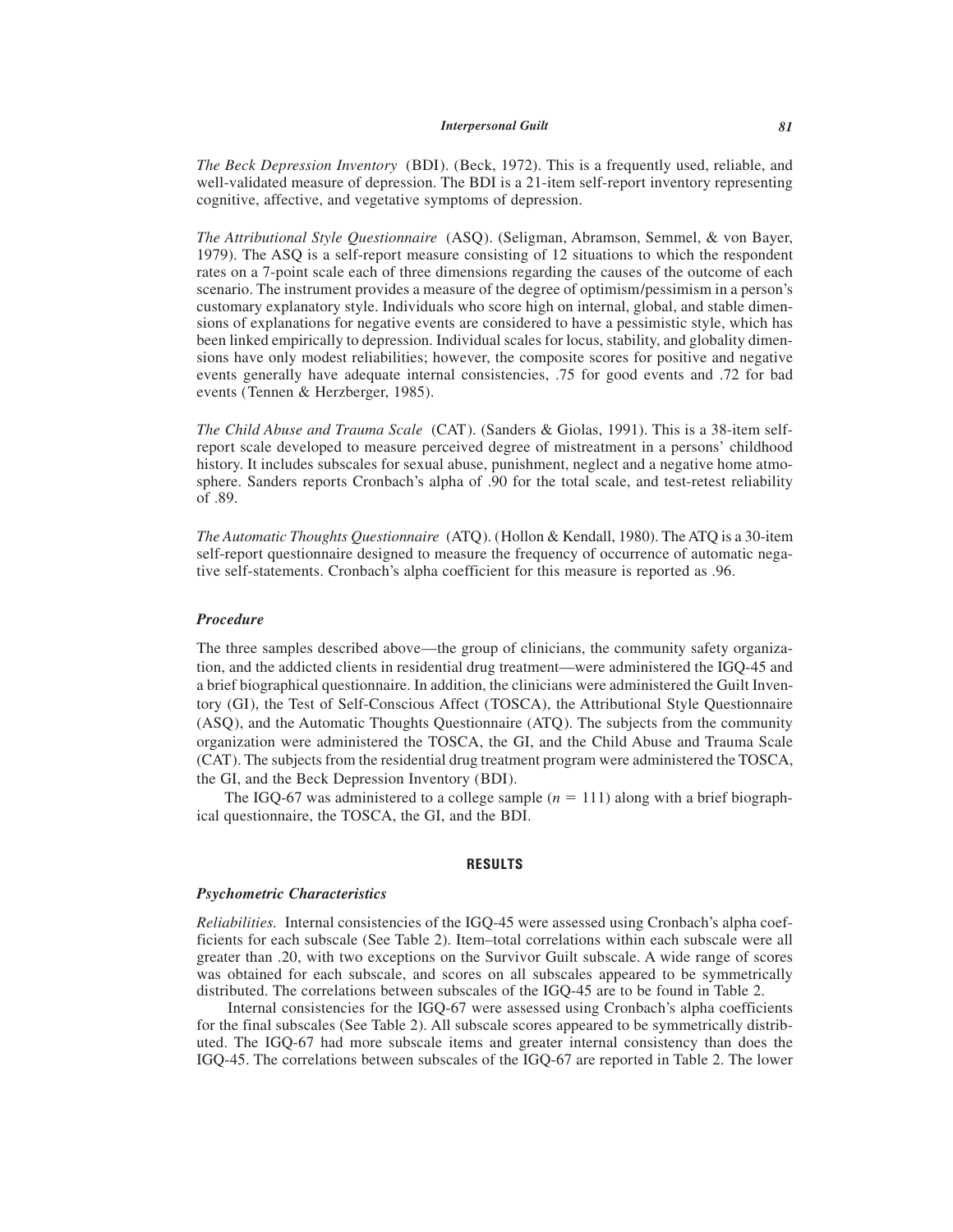|             | Survivor  | Separation | Omnipotence | Self-hate |
|-------------|-----------|------------|-------------|-----------|
| IGO-45      |           |            |             |           |
| Survivor    | $(.79)^*$ |            |             |           |
| Separation  | .52       | (.67)      |             |           |
| Omnipotence | .53       | .31        | (.74)       |           |
| Self-hate   | .64       | .54        | .34         | (.85)     |
| IGO-67      |           |            |             |           |
| Survivor    | (.85)     |            |             |           |
| Separation  | .38       | (.82)      |             |           |
| Omnipotence | .66       | .39        | (.83)       |           |
| Self-hate   | .39       | .34        | .31         | (.87)     |

**Table 2***. Intercorrelations and Reliabilities for the Subscales of the IGQ-45 and the IGQ-67*

\* Values in parentheses are internal consistency reliabilities estimated by Cronbach's alpha coefficient.

correlations between the subscales of the IGQ-67 suggest improvement in the conceptual purity of the subscales compared to those of the IGQ-45.

A principal components analysis was calculated on the four subscales of the IGQ-67. Two components were extracted (using a 75% variance stopping rule) and were rotated orthogonally using varimax procedures. The first component accounted for 57% of the variance in the original scores. Survivor Guilt, Separation Guilt, and Omnipotence Guilt loaded most highly on this factor (See Table 3 for factor loadings). The second factor accounted for 18% of the original variance and the Self-Hate Guilt scale loaded highly on this component (See Table 3). Given the results of this analysis, a new subscale, the Composite Interpersonal Guilt (CIG) subscale was formed by summing the scores on the three subscales that loaded highly on the first factor.

*Demographic Differences.* Correlations between age and the subscales of the IGQ-45 were calculated with the following results: Survivor Guilt,  $r(164) = -.09$ ; Separation Guilt,  $r(170) = -.15$ ; Omnipotence Guilt,  $r(172) = -.08$ ; and Self-Hate Guilt,  $r(169) = -.12$ . None of the correlations were statistically significant, but the correlation between age and Separation Guilt approached significance ( $p = .06$ ). There were no significant sex differences on any of the subscales.

|                     | Factor 1<br>Loadings | Factor 2<br>Loadings |
|---------------------|----------------------|----------------------|
| Survivor            | .83                  | -23                  |
| Separation          | .59                  | .37                  |
| Omnipotence         | -91                  | .08                  |
| Self-hate           | .19                  | .96                  |
| eigenvalues         | 2.28                 | .73                  |
| variance proportion | .57                  | .18                  |

**Table 3***. Summary Results of Principal Components Analysis of the Four Subscales of the IGQ-67*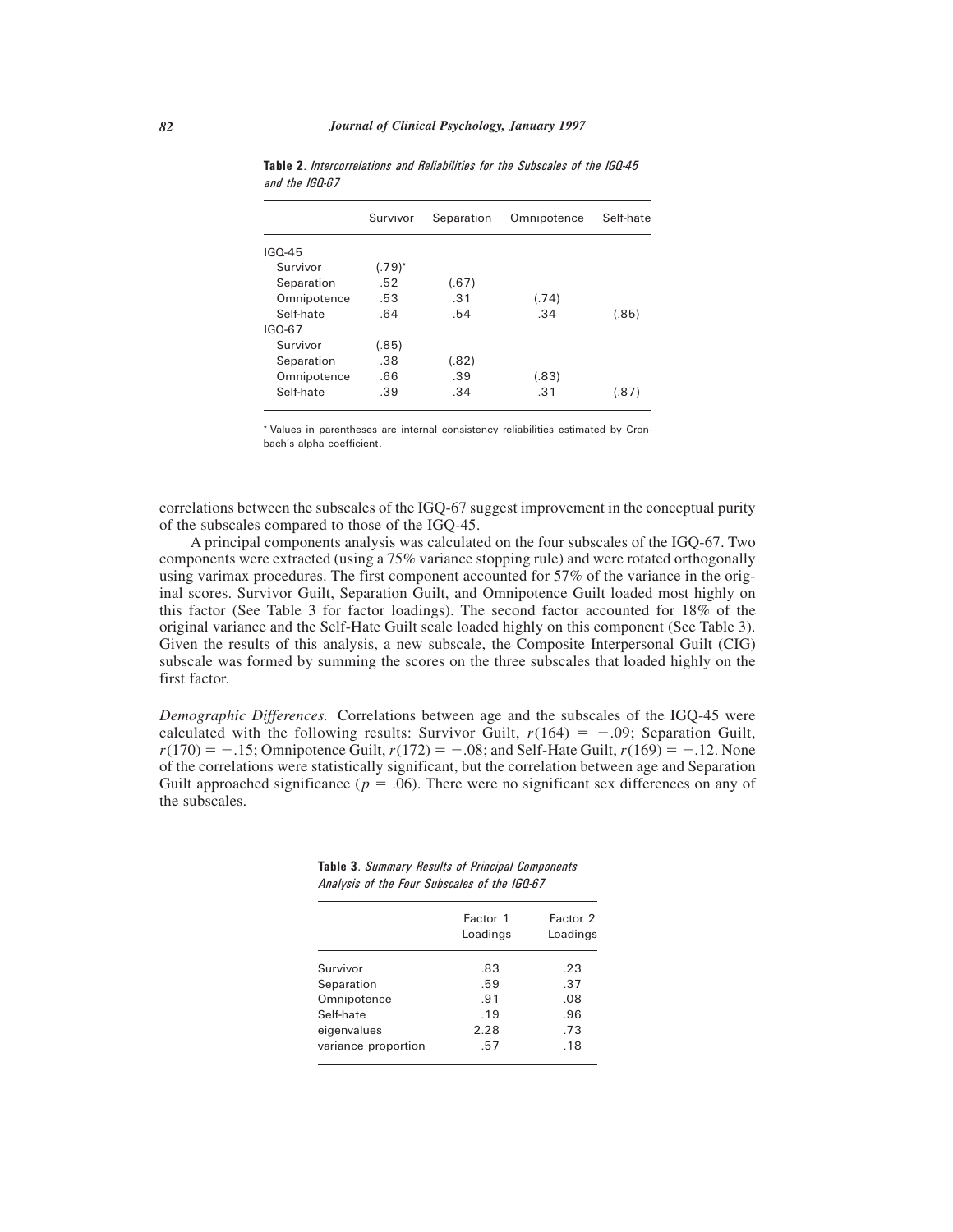Correlations between age and the subscales of the IGQ-67 were calculated with the following results: Survivor Guilt,  $r(92) = -.04$ ; Separation Guilt,  $r(94) = -.29$ ; Omnipotence Guilt,  $r(93) = -.09$ ; Self-Hate Guilt,  $r(93) = -.07$ , and Composite Interpersonal Guilt,  $r(87) = -.21$ . Only the correlation between age and Separation Guilt was statistically significant,  $p < .01$ . The Composite Interpersonal Guilt scale correlated with age approached significance,  $p = 0.053$ . Table 4 presents sex differences on the IGO-67 subscales. The women had significantly higher scores on the Omnipotent Responsibility Guilt subscale of the IGQ-67. And the difference between men and women approached significance on the Composite Interpersonal Guilt subscale,  $p = .07$ .

*Validity.* Table 5 presents the correlations between the subscales of the IGQ-45, and the TOSCA, the GI, the ASQ, the ATQ, the BDI, and the CAT. Survivor Guilt and Self-Hate Guilt appear to be correlated with a larger number of measures related to psychopathology. Only these two subscales correlated significantly with depression, the ASQ/optimism index which has been shown to be related to depression, and with the Child Abuse and Trauma total score. Survivor Guilt and Self-Hate Guilt and additionally Omnipotence Guilt correlated significantly with negative automatic thoughts as measured on the ATQ. All subscales of the IGQ-45 correlated significantly with the State and Trait Guilt subscales of the GI; however, none of the measures correlated significantly with the Moral Standards subscale of the GI, although the positive correlation between Omnipotence Guilt and Moral Standards approached significance ( $p =$ .06) and the negative correlation between Self-Hate Guilt and Moral Standards approached significance ( $p = .06$ ). As expected, all subscales of the IGQ-45 correlated significantly with the Shame subscale of the TOSCA. The Survivor Guilt and Self-Hate Guilt subscales correlated most highly with the Shame subscale on the TOSCA, again indicating that these two subscales are more widely related to psychopathology. Unexpectedly, the Survivor Guilt and Self-Hate Guilt subscales correlated significantly, though less so, with the Guilt scale on the TOSCA, which has been found to be only marginally associated with psychopathology. It has been reported that the TOSCA Shame and Guilt subscales consistently show moderate positive correlations with each other and that guilt is unrelated to pathology after the shared variance with shame is removed. It is possible that the more adaptive guilt measured by the TOSCA is connected to problematic interpersonal guilt in that when adaptive guilt becomes exaggerated, it becomes maladaptive.

As a further test of the validity of this measure, the drug treatment group was compared to the community organization sample on the four subscales of the IGQ-45. It was found that the addicted subjects ( $M = 79.3$ ) were significantly higher on Survivor Guilt than the community organization sample ( $M = 71.9$ ),  $t(135) = -4.2$ ,  $p < .001$ . The addicted subjects ( $M = 14.9$ ) were significantly higher on Separation Guilt than the community sample  $(M = 10.7)$ ,  $t(138) = -6.8$ ,  $p < .001$ . The addicted subjects (*M* = 28.9) were significantly higher on

|                               | Men   |      | Women |      |          |
|-------------------------------|-------|------|-------|------|----------|
|                               | M     | SD   | M     | SD   |          |
| Survivor Guilt                | 65.4  | 10.2 | 68.9  | 11.1 | $-1.60$  |
| <b>Separation Guilt</b>       | 44.2  | 8.7  | 45.2  | 9.1  | $-.53$   |
| <b>Omnipotent Guilt</b>       | 47.7  | 6.8  | 51.5  | 8.4  | $-2.45*$ |
| Self-Hate Guilt               | 35.6  | 8.8  | 37.4  | 9.2  | $-.99$   |
| Composite Interpersonal Guilt | 156.9 | 21.3 | 165.1 | 21.5 | $-1.81$  |

|  |  | Table 4. Sex Differences on the IGQ-67 |  |  |  |
|--|--|----------------------------------------|--|--|--|
|--|--|----------------------------------------|--|--|--|

 $*_{p}$  < .05.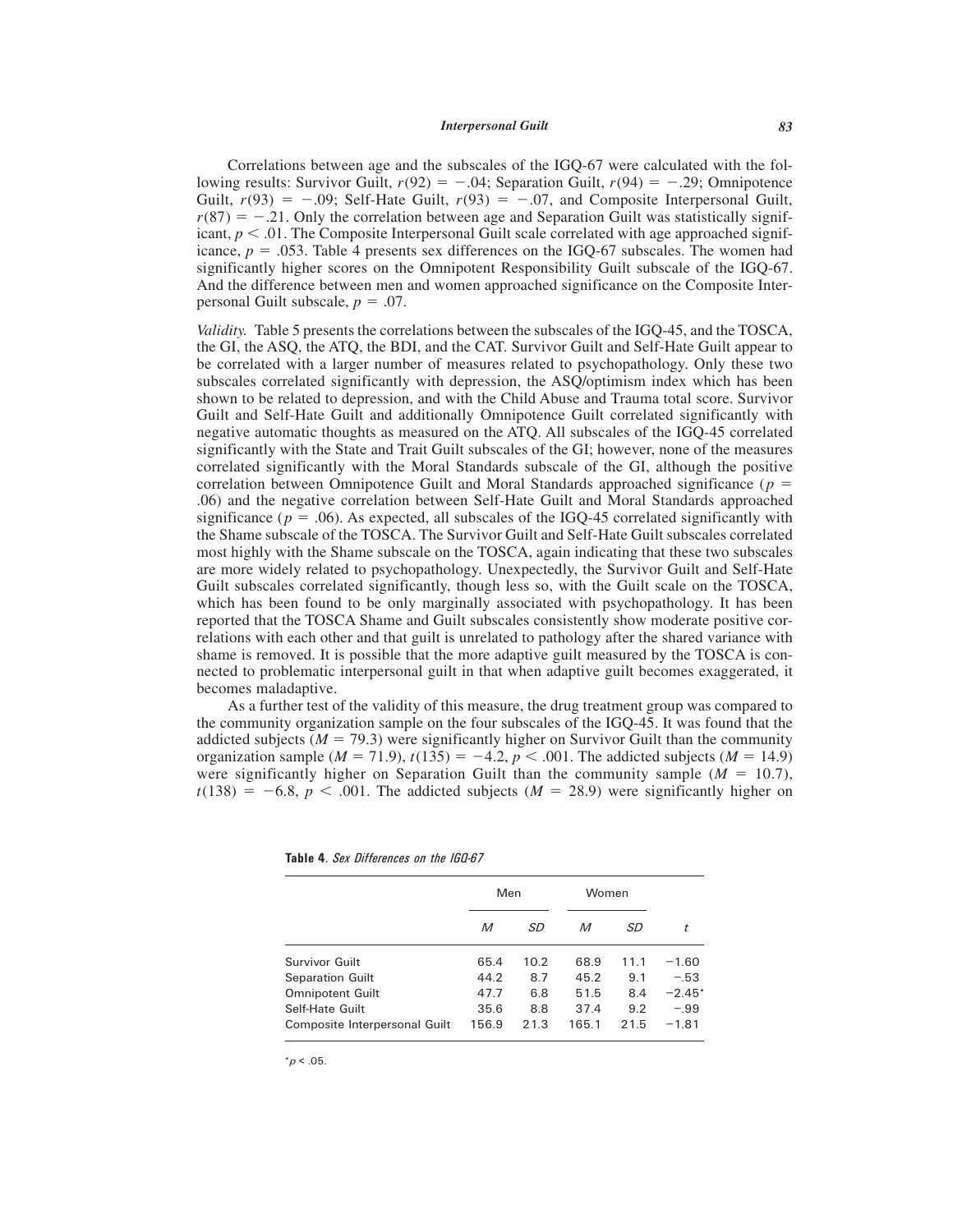|                                | Survivor Guilt | <b>Separation Guilt</b> | Omnipotence Guilt | Self-Hate Guilt |
|--------------------------------|----------------|-------------------------|-------------------|-----------------|
| Trait Guilt †                  | $.53*$         | $.48*$                  | $.33*$            | $.58*$          |
| State Guilt+                   | $.42*$         | $.52*$                  | $.29*$            | $.49*$          |
| Moral Standards †              | .02            | $-.08$                  | .14               | $-.15$          |
| <b>TOSCA Guilt +</b>           | $.25**$        | .06                     | $.35*$            | $.18***$        |
| TOSCA Shame t                  | $.52*$         | $.33*$                  | $.26*$            | $.59*$          |
| TOSCA Detachment †             | $-.14$         | $-.01$                  | .01               | $-.18***$       |
| <b>TOSCA Externalization †</b> | $.31*$         | $.30*$                  | .02               | $.31*$          |
| TOSCA Alpha Pride t            | $-.22**$       | .04                     | $-.13$            | $-.14$          |
| <b>TOSCA Beta Pride t</b>      | $-.15$         | $-.03$                  | .04               | $-.15$          |
| ASQ Optimism † †               | $-.51**$       | $-.24$                  | $-.15$            | $-.44***$       |
| ATQ ++                         | $.58**$        | $-.24$                  | $.41***$          | $.73*$          |
| CAT <sub>tt</sub>              | $.41*$         | .01                     | $-.06$            | $.42*$          |
| BDI <sub>††††</sub>            | $.30***$       | .11                     | .05               | $.42*$          |

**Table 5***. Correlations between the IGQ-45 and Validation Measures*

\**p* < .001. \*\**p* < .01. \*\*\**p* < .05.

 $\dagger$ all samples,  $n = 205$ .

††clinician sample, *n* = 35.

†††community organization sample, *n* = 62.

††††residential drug treatment sample, *n* = 108.

Omnipotence Guilt than the community organization sample ( $M = 26.9$ ),  $t(142) = -2.3$ ,  $p <$ .05. Finally the addicted subjects ( $M = 16.1$ ) were significantly higher on Self-Hate Guilt than the community organization sample ( $M = 12.2$ ),  $t(137) = -4.6$ ,  $p < .001$  (Meehan et al., to appear).

Table 6 presents correlations between the subscales of the IGQ-67, the TOSCA, the GI, and the BDI. All subscales correlated significantly with State and Trait Guilt subscales of the GI. The Separation Guilt subscale correlated significantly with the Moral Standards subscale, and Omnipotence Guilt approached a significant correlation ( $p = .08$ ). In this study of a nonclinical population, it was found that all of the subscales of the IGQ-67 correlated significantly with depression. In addition all subscales correlated with shame as measured by the TOSCA,

| Table 6. Correlations Between the IGQ-67 and Validation Measures |  |
|------------------------------------------------------------------|--|
|------------------------------------------------------------------|--|

|                              | Survivor<br>Guilt | Separation<br>Guilt | Omnipotence<br>Guilt | Self-Hate<br>Guilt | Composite<br>Interpersonal |
|------------------------------|-------------------|---------------------|----------------------|--------------------|----------------------------|
| <b>Trait Guilt</b>           | $.57*$            | $.52*$              | $.65*$               | $.44*$             | $.71*$                     |
| State Guilt                  | $.43*$            | $.48*$              | $.58*$               | $.40*$             | $.60*$                     |
| Moral Standards              | .10               | $.30**$             | .18                  | .08                | $.24***$                   |
| <b>TOSCA Guilt</b>           | $.45*$            | .19                 | $.52*$               | $.19***$           | $.45*$                     |
| <b>TOSCA Shame</b>           | $.55*$            | $.34*$              | $.49*$               | $.41*$             | $.56*$                     |
| <b>TOSCA Detachment</b>      | $-.17$            | .08                 | $-.16$               | .03                | .10                        |
| <b>TOSCA Externalization</b> | $-.12$            | .09                 | $-.09$               | .16                | .05                        |
| <b>TOSCA Alpha Pride</b>     | $-.15$            | .01                 | .10                  | $-.13$             | .01                        |
| <b>TOSCA Beta Pride</b>      | $-.20$            | $-.08$              | .05                  | $-.20$             | .11                        |
| <b>BDI</b>                   | $.45*$            | $.47*$              | $.37*$               | $.52*$             | $.52*$                     |

\**p* < .001. \*\**p* < .01. \*\*\**p* < .05.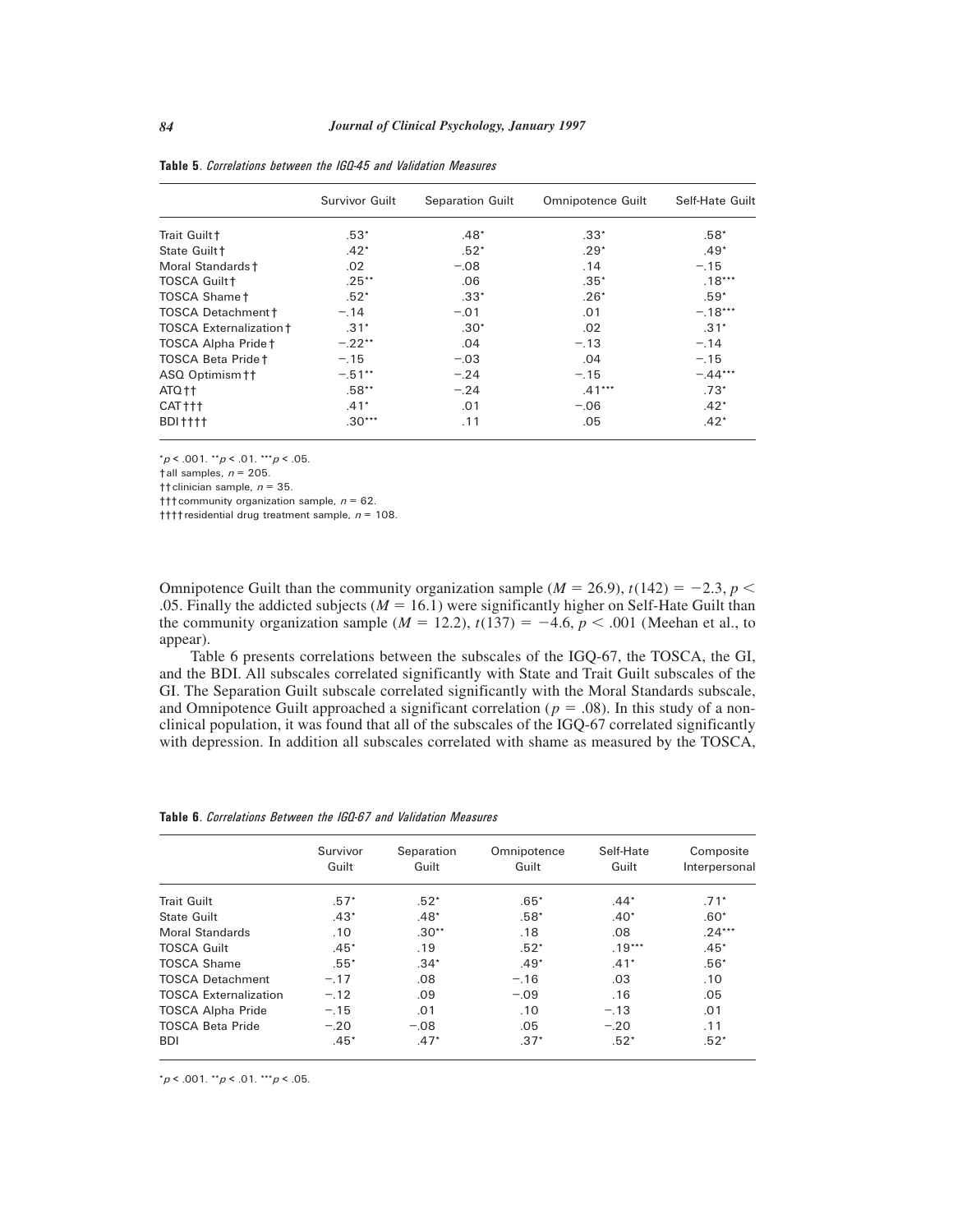and Survivor Guilt correlated most strongly with this variable. Survivor Guilt and Omnipotence Guilt also correlated significantly with the TOSCA Guilt scale, and the correlations between Separation Guilt and Self-Hate Guilt with this scale approached significance ( $p = .07$  and .06 respectively). None of the IGQ-67 subscales correlated with any of the other TOSCA subscales, although the correlations between Survivor Guilt and Self-Hate Guilt with Beta Pride approached a significant negative correlation ( $p = .052$  and  $p = .056$  respectively).

Table 6 also presents the correlations between the Composite Interpersonal Guilt (CIG) subscale, the TOSCA subscales, the GI subscales, and the BDI. The CIG subscale correlated significantly with Shame, the TOSCA Guilt subscale, Trait Guilt, State Guilt, Moral Standards Guilt, and depression. It did not correlate significantly with any of the other self-conscious affects measured by the TOSCA.

Both shame and guilt have been considered to be linked to psychopathology, especially depression (Harder, Cutler, & Rockart, 1992). Lewis, Tangney, and followers of Kohut have argued that shame is the most significant affective state related to psychological distress. Tangney has reported that guilt, as measured by the TOSCA, after its shared variance with shame has been removed, is uncorrelated with depression as measured by the BDI and the SCL-90. To test these results in the present study, part correlations were calculated between the BDI and the shame and guilt subscales of the TOSCA with the shared variance of shame and guilt removed. Consistent with Tangney's findings, the part correlation with shame remained statistically significant,  $r(103) = .23$ ,  $p < .05$ . Guilt as measured by the TOSCA, however, after removing its shared variance with shame, did not correlate significantly with the BDI,  $r(103) = .11$ ,  $p = .27$ .

Weiss's theory suggests that interpersonal guilt and especially survivor guilt is highly related to depression, and that shame may in some cases be secondary to survivor guilt. In order to investigate the relationship between survivor guilt and shame and their effect on depression, part correlations were calculated between the BDI and shame and survivor guilt in two samples, the residential drug treatment sample using the IGQ-45, and a college sample using the IGQ-67. The results were contradictory. In the college sample, when the effects of shame on depression were examined after removing the shared variance with survivor guilt, it was found that shame was no longer significantly correlated with depression,  $r(90) = .11$ ,  $p = .28$ . However, when the effects of survivor guilt on depression were examined after removing the shared variance between survivor guilt and shame, it was found that survivor guilt remained significantly correlated with depression,  $r(90) = .33$ ,  $p < .01$ . However, in contrast to these results, in the residential drug treatment sample, when the effects of shame were examined after removing the shared variance with survivor guilt, it was found that shame remained statistically significant,  $r(60) = .36$ ,  $p < .01$ . When survivor guilt, after removing its shared variance with shame, was correlated with depression, the correlation was no longer statistically significant  $r(60) = .10, p = .46.$ 

#### **DISCUSSION**

This study provides preliminary evidence of the reliability and validity of a new instrument developed to measure certain types of guilt related to concerns about harming others and designed to protect attachments. Both the IGQ-45 and the IGQ-67 show adequate internal consistencies. However the IGQ-67, which was developed from a larger sample of initial items and therefore permitted selection of the most reliable items, appears to be psychometrically superior to the IGQ-45.

The IGQ-45 and the IGQ-67 appear to have construct validity; the subscales were found to correlate highly with other measures of guilt and particularly maladaptive guilt as quantified by the Guilt Inventory. Survivor guilt, separation guilt, omnipotent responsibility guilt and selfhate guilt all appear to be highly correlated with other measures of guilt, supporting their convergent validity; and they appear to differ enough from each other, as well as from the other constructs measured, to suggest that they are in fact distinct though related. These subscales of guilt are highly correlated with State and Trait Guilt. However, there is no obvious overlap in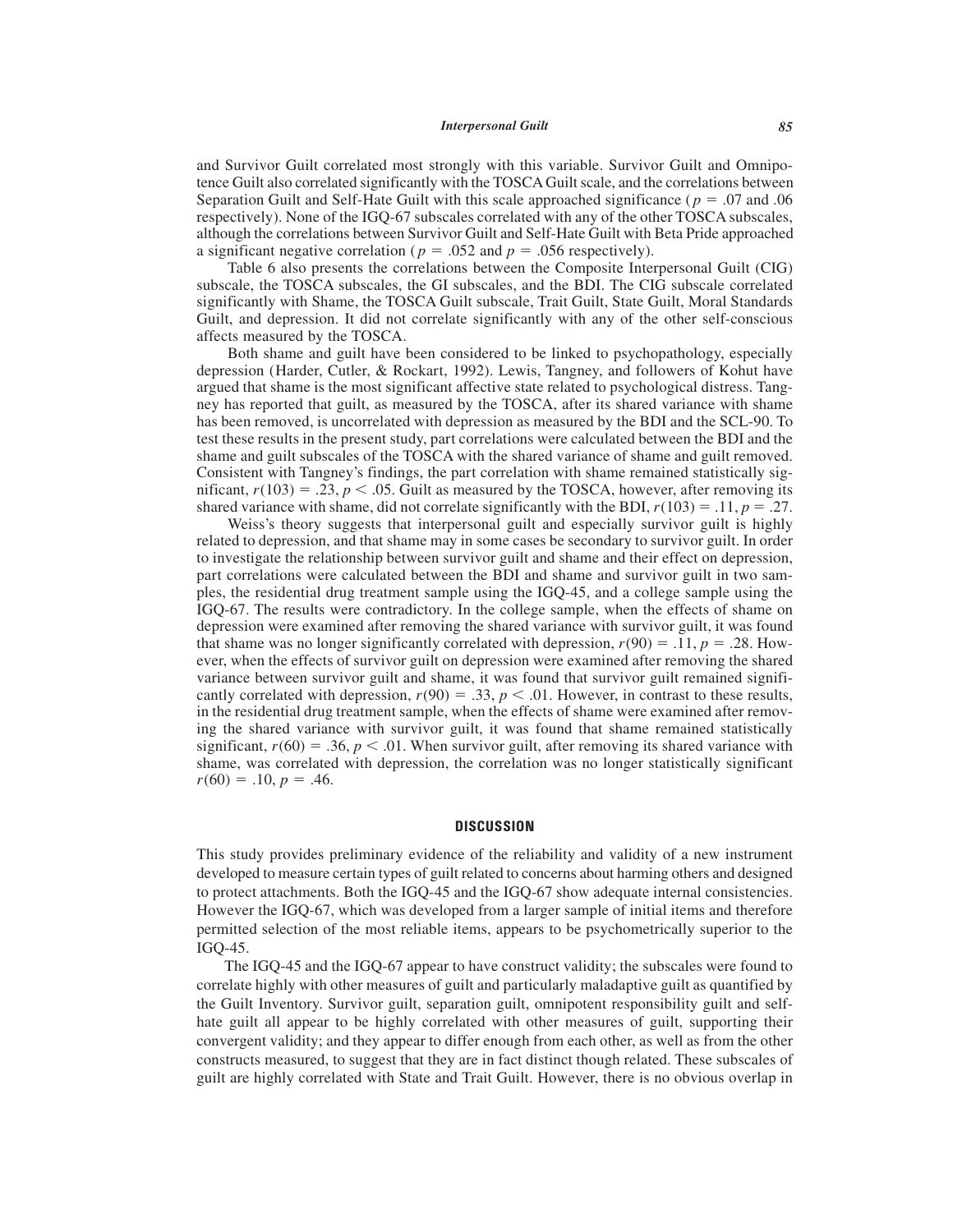item content with these scales of the GI. Items on the State and Trait Guilt subscales were designed to reflect a general sense of guilt with no reference to specific behaviors or moral standards. We suggest that these interpersonal aspects of guilt, as measured by the subscales of the IGQ, largely form the basis of a general sense of guilt.

The relationship between interpersonal guilt—and particularly survivor guilt—and shame is relevant to the debate about the distinction between shame and guilt, and the importance of each to psychopathology. Some clinicians, departing from the classic Freudian view of guilt as related to hostility and particularly to the Oedipal complex, have shifted in their emphasis from guilt to shame in their attempts to understand their patients' psychopathology. Connected to the view that patients, in response to inadequate parenting, have developmental deficits, they believe their patients primarily suffer from feelings of shame. People who are deficient are by the Tangney/Lewis definition, highly prone to shame. And in this theoretical view, guilt may not be a significant contributor to psychopathology. Lewis and others have proposed that shame-prone individuals are particularly prone to depression (Lewis 1971, 1987).

The results of the present study suggest that guilt, particularly survivor guilt, is highly related to shame. Furthermore, this study suggests that while in some cases shame may be the crucial factor in depression, in others, interpersonal guilt may be the most important determinant of depression and depression-related cognitions such as those measured by the Automatic Thoughts Questionnaire, and to pessimism as measured by the Attributional Style questionnaire.

The connection between survivor guilt and shame may be demonstrated in clinical material. A patient who comes into treatment with great shame-proneness may, as he or she recovers, become more successful, and at the same time, become aware of their guilt at feeling better off than other family members. A person who had weak parents may develop a sense of being bad or shameful, in order to give his or her parents the opportunity to feel superior. Or a person who was put down by his or her parents may comply with the parental put-downs and appear to suffer primarily from feelings of shame. This person may, as he or she begins to fight back and lose the feeling of shame, become acutely aware of feeling guilt towards his or her parents. A person who felt that they were treated better than a sibling might put himself or herself down, and might suffer from shame in order to try to even the score, thereby protecting himself or herself from survivor guilt. Thus in many clinical instances, shame serves to protect a person from an underlying acute sense of survivor guilt to parents or siblings.

The results also demonstrate that traumatic childhood experiences are significantly associated with interpersonal guilt as well as with shame. It suggests that people with severe traumas in childhood have more guilt and shame. These findings support Weiss's theory that people who were abused, mistreated, or neglected in childhood experience greater guilt and shame because they developed the pathogenic belief that they deserved to be mistreated.

The finding that the drug-addicted group was significantly higher on all subscales of the IGQ-45 supports the validity of this measure in distinguishing a clinical from a non-clinical population. Weiss's theory emphasizes interpersonal guilt as a cornerstone of psychopathology; this is supported by the results of this study. Furthermore, drug-addicted clients have often been described as lacking empathy and concern for others. O'Connor and Weiss (1993) argued that in fact these clients are elevated in concern for others and will sacrifice themselves because of interpersonal guilt. This study empirically supports this view of problems common to addicted clients.

The results of this study demonstrate the subtle and significant effects of interpersonal guilt. The Interpersonal Guilt Questionnaire may provide a measure by which investigators are able to further study guilt and its appearance in association with psychopathology as well as in non-pathological populations. Some aspects to this measure may be culture-bound. Preliminary analysis suggests that differing ethnic groups may have different norms in these subtypes of guilt. Differential validity studies should be conducted to determine whether these types of guilt are related to psychopathology cross-culturally. These studies point to the significance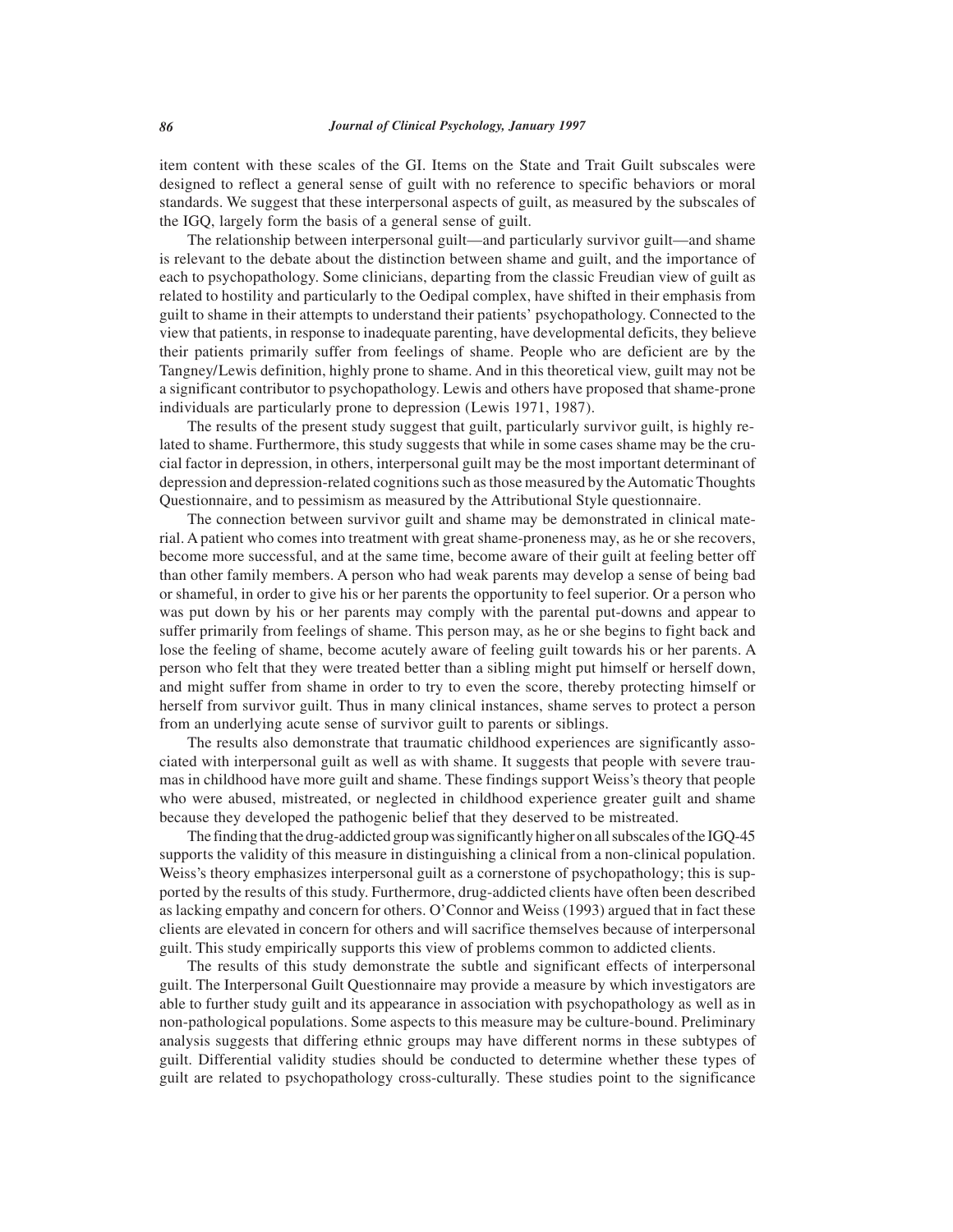of guilt and shame in depression and other types of psychopathology and suggest a strong relationship between these emotions. These results indicate the need for further studies.

#### **REFERENCES**

- BATSON, C.D., FULTZ, J., & SCHOENRADE, P.A. (1987). Adults' emotional reactions to the distress of others. In N. Eisenberg & J. Strayer (Eds.), *Empathy and its development* (pp. 163–181). Cambridge: Cambridge University Press.
- Baumeister, R.F., Stillwell, A.M., & Heatherton, T.F. (1994). Guilt: An interpersonal approach. *Psychological Bulletin*, *115* (2), 243–267.
- Beck, A.T. (1972). Measuring depression: The depression inventory. In T.A. Williams, M.M. Katz, & J.A. Shields (Eds.), *Recent advances in the psychobiology of the depressive illnesses* (pp. 299–302). Washington, DC: U.S. Government Printing Office.
- Bernfeld, S. (1941). The facts of observation in psychoanalysis. *International Review of Psychoanalysis*, *12*(3), 342–351.
- Bowlby, J. (1969). *Attachment. Volume 1 of attachment and loss.* New York: Basic Books.
- Brockner, J. (1986). Layoffs, equity theory and work performance: Further evidence of the impact of survivor guilt. *Academy of Management Journal*, *29* (2), 373–384.
- Brockner, J., Davy, J., & Carter, C. (1985). Layoffs, self-esteem, and survivor guilt: Motivational, affective and attitudinal consequences. *Organizational Behavior and Human Decision Processes*, *36* (2), 229–244.
- Bush, M. (1989). The role of unconscious guilt in psychopathology and psychotherapy. *Bulletin of the Menninger Clinic*, *53* (2), 97–107.
- Buss, A.H., & Durkee, A. (1957). An inventory for assessing different kinds of hostility. *Journal of Consulting Psychology*, *21*, 343–349.
- Darlington, R.B., & Macker, C.E. (1966). Displacement of guilt-produced altruistic behavior. *Journal of Personality and Social Psychology*, *4* (4), 442–443.
- Eisenberg, N., & Strayer, J. (1990). *Empathy and its development.* Cambridge: Cambridge University Press.
- Friedman, M. (1985). Toward a reconceptualization of guilt. *Contemporary Psychoanalysis*, *21* (4), 501–547.
- Freud, E. (1960). *The letters of Sigmund Freud.* New York: Basic Books.
- FREUD, S. (1900). The interpretation of dreams. *The standard edition of the complete psychological works of Sigmund Freud* (Vol. 4 and 5). London: Hogarth.
- FREUD, S. (1911–1915). Papers on technique. *The standard edition of the complete psychological works of Sigmund Freud* (Vol. 7). London: Hogarth.
- FREUD, S. (1923). The Ego and the Id. *The standard edition of the complete psychological works of Sigmund Freud.* (Vol. 19, pp. 1–66). London: Hogarth.
- FREUD, S. (1926). Inhibitions, symptoms and anxiety. *The standard edition of the complete psychological works of Sigmund Freud.* (Vol. 20, pp. 75–175). London: Hogarth.
- FREUD, S. (1940). Outline of psycho-analysis. *The standard edition of the complete psychological works of Sigmund Freud.* (Vol. 23, pp. 139–207). London: Hogarth.
- Greenberg, J.R., & Mitchell, S.A. (1983). *Object relations and psychoanalytic theory.* Cambridge: Harvard University Press.
- Hamilton, W.D. (1964). The genetical evolution of social behavior. *Journal of Theoretical Biology*, *7*, 1–52.
- Harder, D.W., & Lewis, S.J. (1987). The assessment of shame and guilt. In C.D. Speilberger & J.N. Butcher (Eds.), *Advances in personality assessment* (Vol. 6, pp. 89–114). Hillsdale, NJ: Erlbaum.
- Harder, D.W., & Zalma, A. (1990). Two promising shame and guilt scales: A construct validity comparison. *Journal of Personality Assessment*, *55*, 729–745.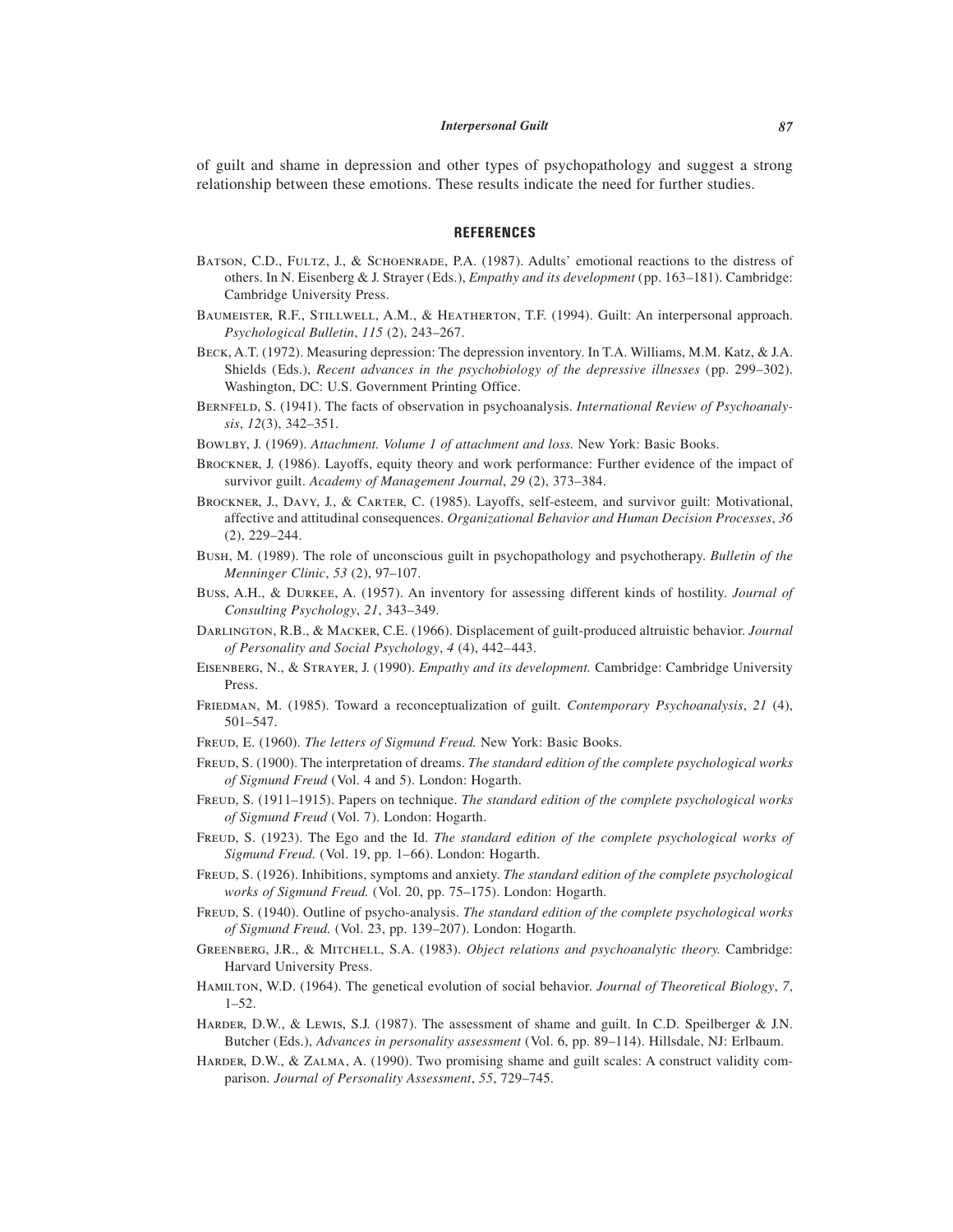- HARDER, D.W., CUTLER, L., & ROCKART, L. (1992). Assessment of shame and guilt and their relationships to psychopathology. *Journal of Personality Assessment*, *59* (3), 584–604.
- Hassebrauck, M. (1987). Ratings of distress as a function of degree and kind of inequity. *The Journal of Social Psychology*, *126* (2), 269–270.
- HOBLITZELLE, W. (1987). Differentiation and measuring shame and guilt: The relation between shame and depression. In H.B. Lewis (Ed.), *The role of shame in symptom formation* (pp. 207–235). Hillsdale, NJ: Erlbaum.
- Hoffman, M. (1981). Is altruism a part of human nature? *Journal of Personality and Social Psychology*, *40*, 121–137.
- HOFFMAN, M. (1987). The contribution of empathy to justice and moral judgment. In N. Eisenberg & J. Strayer (Eds.), *Empathy and its development* (pp. 47–80). Cambridge University Press: Cambridge.
- HOLLON, S.D., & KENDALL, P.D. (1980). Cognitive self-statements in depression: Development of an Automatic Thoughts Questionnaire. *Cognitive Therapy and Research*, *4*, 383–395.
- Johnson, R.E., & Conlee, M.C. (1974). Effects of similarity of fate on bad news transmission: A reexamination. *Journal of Personality and Social Psychology*, *29* (5), 644–648.
- JONES, W.H., KUGLER, K., & ADAMS, P. (1995). You always hurt the one you love: Guilt and transgression against relationship partners. In K. Fischer & J.P. Tangney (Eds.), *Shame, guilt, embarrassment and pride: Empirical studies of self-conscious emotions* (pp. 301–321). New York: Guilford.
- JONES, W.H., & BURDETTE, M.P. (1994). Betrayal in close relationships. In, A.L. Weber & J. Harvey, (Eds.), *Perspectives on close relationships* (pp. 243–262). New York: Allyn & Bacon.
- Klass, E.T. (1987). Situational approach to assessment of guilt: Development and validation of a selfreport measure. *Journal of Psychopathology and Behavioral Assessment*, *9*, (1), 35–48.
- Klein, M. (1948). On the theory of anxiety and guilt. In *Envy and gratitude and other works*, *1946–1963*. New York: Delacorte Press.
- KOHUT, H. (1971). *The analysis of the self.* New York: International Universities Press.
- Kugler, K.E. (1989). *Guilt: Conceptualization and measurement.* Unpublished doctoral dissertation, University of Tulsa.
- Kulger, K.E., & Jones, W.H. (1992). On conceptualizing and assessing guilt. *Journal of Personality and Social Psychology*, *62*, 318–327.
- Lerner, M.J., & Mathews, G. (1967). Reactions to suffering of others under conditions of indirect responsibility. *Journal of Personality and Social Psychology*, *5*, 319–325.
- Lewis, H.B. (1971). *Shame and guilt in neurosis.* New York: International Universities Press.
- Lewis, H.B. (1987). *The role of shame in symptom formation.* Hillsdale, NJ: Lawrence Erlbaum.
- Lewis, M. (1992). *Shame: The exposed self.* New York: The Free Press.
- Meehan, W., O'Connor, L .E., Berry, J.W., Morrison, A., & Alcompora, A. (to appear). Guilt, shame and depression in clients in recovery from addiction. *Journal of Psychoactive Drugs.*
- Modell, A.H. (1965). On having the right to a life: An aspect of the superego's development. *International Journal of Psycho-Analysis*, *46*, 323–331.
- Modell, A.H. (1971). The origin of certain forms of pre-oedipal guilt and the implications for a psychoanalytic theory of affects. *International Journal of Psychoanalysis*, *52*, 337–346.
- Mosher, D.L . (1966). The development and multitrait-multimethod matrix analysis of three measures of three aspects of guilt. *Journal of Consulting Psychology*, *30* (1), 25–29.
- Mosher, D.L . (1968). Measurement of guilt in females by self-report inventories. *Journal of Consulting and Clinical Psychology*, *32* (6), 690–695.
- NEIDERLAND, W.G. (1961). The problem of the survivor. *Journal of Hillside Hospital*, 10, 233–247.
- NEIDERLAND, W.G. (1981). The survivor syndrome: Further observations and dimensions. *Journal of American Psychoanalytic Association*, *29* (2), 413–425.
- O'Connor, L ., & Weiss, J. (1993). Individual psychotherapy for addicted clients: An application of Control Mastery theory. *Journal of Psychoactive Drugs*, *25* (4), 283–291.